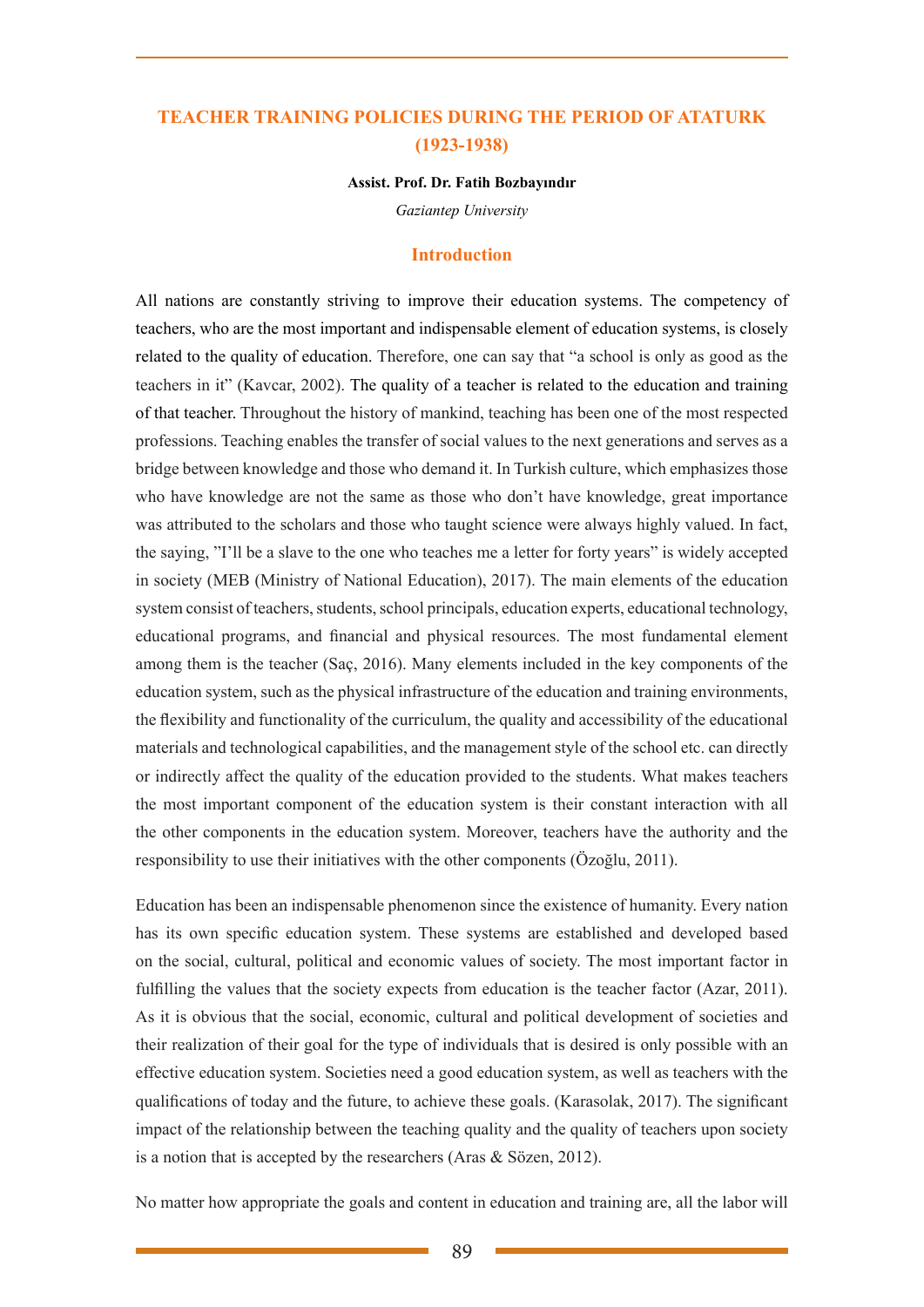be wasted if there is no qualified teacher to pass on those goals and content. This is because a good-quality education system should be based on a well-functioning system where goodquality teachers are trained. Teachers need to be educated well in every period of history so that all these efforts are not wasted. Since teachers are the most critical elements of the education system as the initiators, developers and practitioners of education, the effort and concern for training qualified teachers has always been an important part of the agenda of societies (MEB, 2017). For this purpose, various teacher training policies have been introduced and implemented during the pre-republican period as well as the post-republican period. Teacher education policies are influenced in different aspects by previous teacher training practices; social, political, economic, and cultural conditions of the country in question; education councils; developments in information and information technologies around the world; wars; and even international organizations (Karasolak, 2017; Keskinkılıç, 2008). Regulations and innovations were made for Turkey's teaching profession to be transformed into a modern system of education for the teachers, from an understanding of a simple school, madrasah and muallim (teacher) and mudarris; to take the form of a formal education for this purpose; and for it to be able to continue its development until today. (Aras & Sözen, 2012).

The Ottomans began the business of educating teachers in 1848 and there have been quite diverse and rich experiences in the education of teachers in Turkey ever since (Okçabol, 2004). During World War I, young teachers and even high school students were mobilized, and due to this many schools closed and many teachers lost their lives (Kapluhan, 2012). During the War of Independence, many schools were not able to survive the destructive effects of the war and many of them were used for administrative and military purposes. The Ankara teacher training center in the center of the TBMM (Grand National Assembly of Turkey) government was used as the Ministry of Education, the Head Office of Ziraat Bank, the court of peace and the intelligence agency in 1920-1921 (Öztürk, 1996). It is possible to outline the general picture of the country when the Republic was established, in other words, the legacy it inherited from the Ottoman Empire is as follows: The population was 13 million, agriculture was primitive, industry was almost non-existent, the vast majority of mines, ports and the existing railways were under the management of foreign companies, there were 153 middle schools and high schools and only one university. Only 7% of the population was literate, and this rate was not even 1% for women. 543 female students were studying at middle schools, while 270 female students were studying at high schools (Dönmez, 2005). The efforts for the education of teachers continued in these difficult times. Atatürk emphasized the importance of teachers in 1923, at Kütahya as follows: "No matter how brilliant victories a nation achieves in the battlefields, those victories cannot yield permanent results unless a nation has a scientific army. And the value of such a scientific army shall be measured by the value of you as teachers." In 1924, in the congress of the Union of Teachers, Atatürk said: "The new generation will be your work of art". Similarly, in 1925, in İzmir, he said: "Those who save nations are only and solely teachers. A nation that is deprived of teachers and educators has not yet gained the qualification to be called a nation." Such importance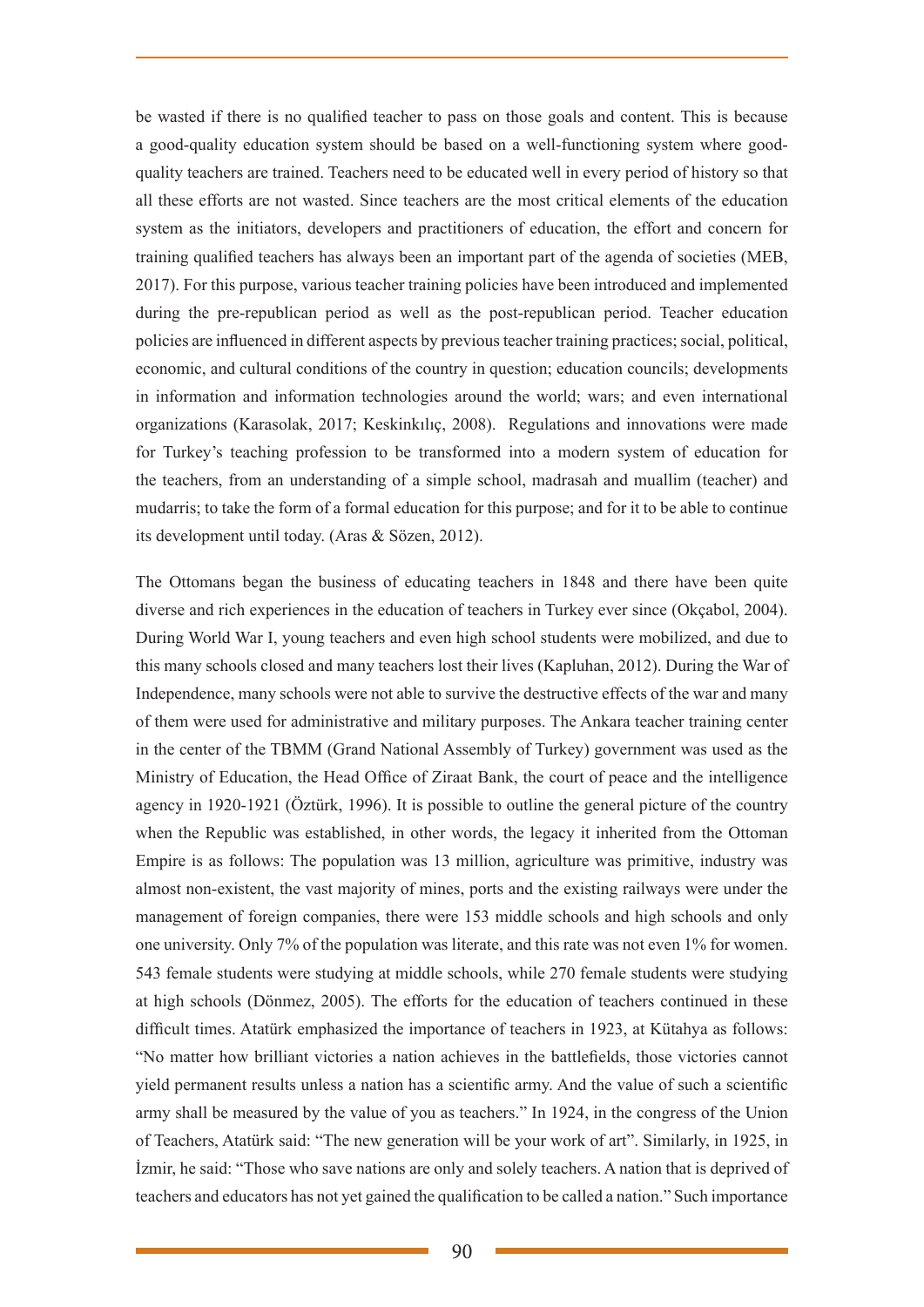was attached to the role of the teacher in the Republic of Turkey to be established (Yalçın, et al., 2002). In the founding years of the Republic, the purpose was to raise young people with "freedom of thought, freedom of conscience and freedom of knowledge" (Okçabol, 2004).

The concept of national unity which was effective in winning the National Struggle, also formed the basis of the new state's education policy. It was emphasized that the education policy of the new state would be a national one that is far from the influence of the east and the west. Following the foundation of the Republic, the purpose of the national education was defined as raising generations who adopt the principles of national sovereignty and full independence, and attach importance to national unity and integrity (Bilir, 2011). Explaining the teacher training policies, practices and ideas put forward in the Ottoman Empire will enable us to better analyze the teacher training policies during the period of Atatürk. This is due to the fact that in the early years of the Republic, most of the schools where teachers were educated were built on a foundation of knowledge and institutions from the past. Many schools were a continuation of the previous schools. Therefore, it is difficult to understand the teacher training policies in the Republican period without putting forward the experience and heritage inherited from the Ottoman Empire (Karasolak, 2017). So, initially, information about teacher training in the Ottoman Empire will be provided followed by the developments in relation to teacher training for pre-schools, primary schools and secondary schools in the first years of the Republic (the Period of Atatürk ).

## **Teacher Training in the Ottoman Empire**

In the Ottoman society, teachers were almost sacred people with social and religious duties whose wide range of services were indispensable, whose "contributions were considered to be priceless" and who were "respected even more than parents". The public considered teachers as a means of becoming a proper person (to advance in one's career, to have a profession, to reach moral maturity) (Akyüz, 2007). Entry to the teaching profession in madrasahs, which were the secondary and higher education institutions during the Ottoman Empire, was based on the principle of waiting for one's turn to be appointed and transferring to a higher level of appropriate madrasah to advance in one's career until the 1550s. The madrasah teachers were called hodjas or mudarrises (teachers). However, this system began to deteriorate in the mid-1500s with the appointment of many people as mudarrises through favoritism and granting of higher grades to children of some influential people where children were not worthy of such grades (Akyüz, 2006). One of the underlying reasons behind the deterioration of the madrasahs was the appointment of unqualified mudarrises who conduct the madrasah education. The mudarrises who were appointed were extremely inadequate in terms of student recruitment and education (Yalçın et al., 2002).

After the proclamation of the Imperial Edict of Reorganization which is a milestone for the Ottoman modernization, several institutions with the objective of training teachers were established in the Ottoman education system. The most important feature of the Reform era is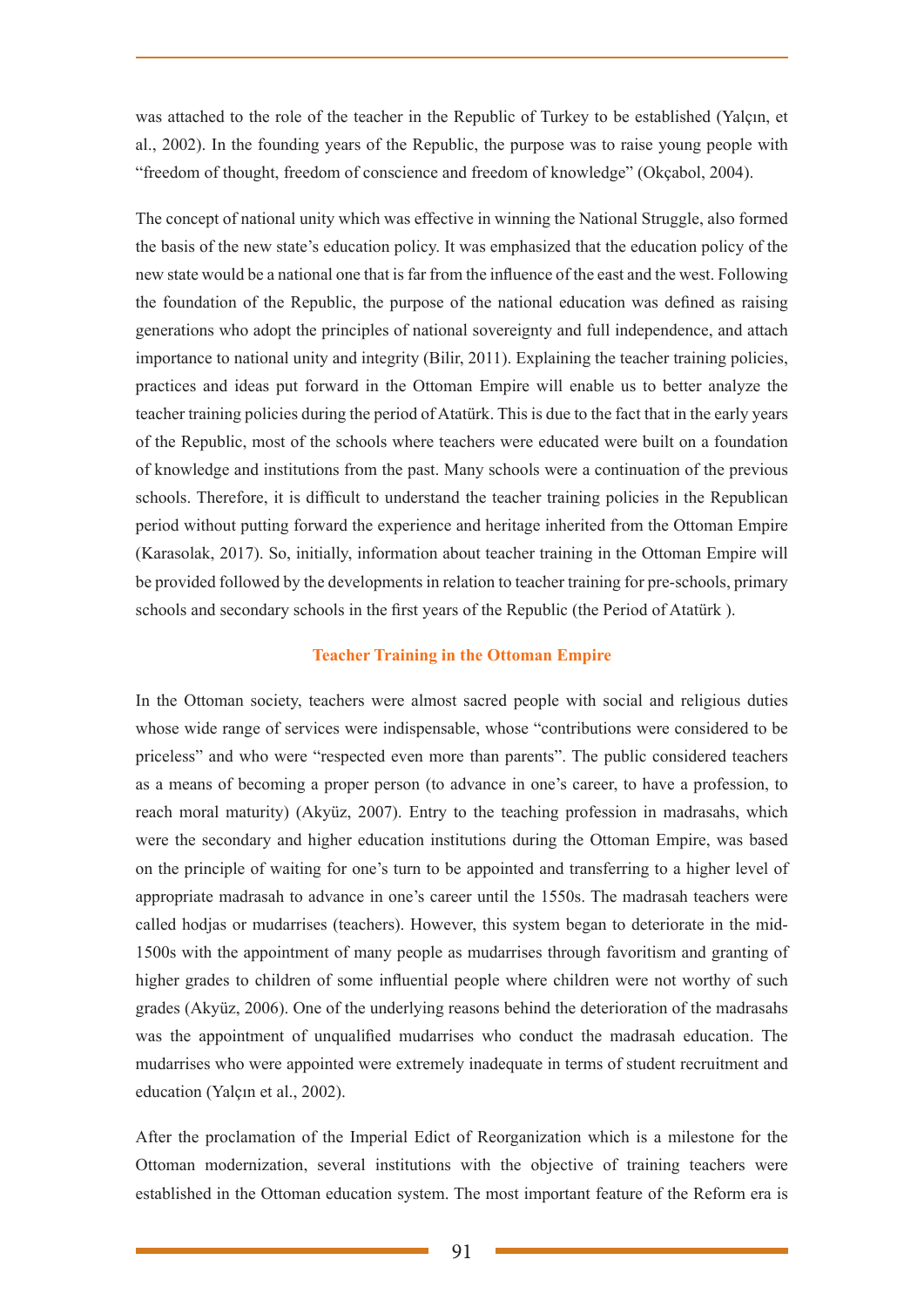the state's management and supervision of education which was monopolized by the religious authority that prevailed in the previous times (Bilir, 2011). These schools, in order of the date of their opening, are: Secondary Teacher Education School (1848), Primary Teacher Education School for Boys (1868), Teacher Education School for Girls (1870), Higher Teacher Education School (1874), School for Teaching Resources (1875), İstanbul University (1900), Teacher Education School (1906) ), Pre-School Teacher Education School (March 1914), and University for Girls (September 1914) (Cücük, 2015).

The Ottoman Primary Schools were partly pre-schools and partly primary schools where a superficial primary school education was provided. The teachers of these institutions were referred to as muallim or hodja. In primary schools, boys and girls could study together as of the age of 4-5. The education would last 4-5 years (Akyüz, 2006). In Fatih Sultan Mehmet, Eyüp and Ayasofya madrasahs, a curriculum that was different than those in the general madrasahs was foreseen for those who would become primary school teachers. In this curriculum, the "speaking and teaching methods" course which referred to as the rules of discussion and methods of teaching, was available. The inclusion of this course in the curriculum is quite significant for the history of the Turkish and global education. This course was intended to provide prospective teachers with the knowledge and skills on communication and teaching methods. However, this curriculum which was introduced to the madrasah by Fatih Sultan Mehmet was abolished after him and from then on, relatively educated and earnest individuals became primary school teachers (Akyüz, 2007, MEB [Ministry of National Education], 2017). Fatih states the qualifications that the prospective teachers studying at the primary teacher education school that he opened within his foundation as follows: "The teachers shall have very good manners and personalities; act in order to please God; and make an effort to educate the children; their assistants shall repeat what they taught to the children and exchange opinions with them; the teachers shall not consider their duties to be grave and be unsatisfied with it; and they shall nicely and tolerantly explain to the children the topics that they don't know about (Akyüz, 2006). In the 1860s, there were more than 12,000 "Primary Teacher Education Schools" in the country. In those times, imams were teaching at these schools since schools that educate primary school (classroom) teachers were yet to open. In 1875, the number of students studying at the "Primary Teacher Education School for Boys" which was opened in 1868 was not more than 25 (Aydın, Şahin and Topal, 2008).

## *Opening of the Secondary Teacher Education School (1848)*

The number of secondary schools began to rise after their establishment in 1839. The ability of these schools to provide a good education was dependent upon the existence of well-trained teachers. A Teacher Education School for Boys (called Darülmuallimîn) was opened for the first time on Thursday, March 16, 1848 in Fatih, under the leadership of Ahmet Kemal Efendi who was appointed as the Minister of Education. This opening is an extremely important event in the professional history of Turkish teachers. The reasons for opening the Teacher Education School for Boys and the need for such an institution were quite clearly emphasized in a decree of the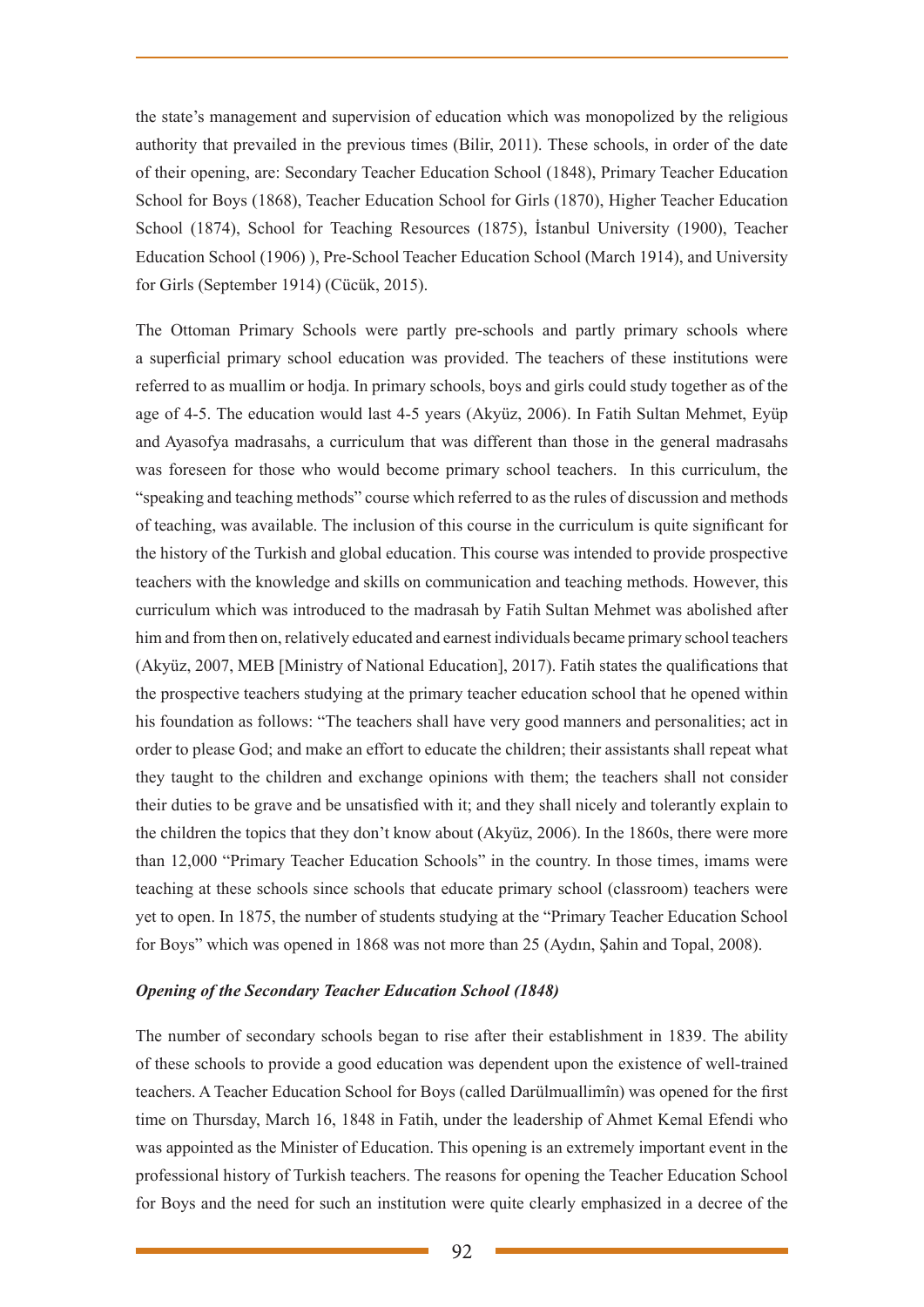General Education Council dated July 25, 1847. These reasons are as follows:

1. The education system of the country and of the madrasahs had deteriorated over time.

2. While teachers at primary schools were able to teach the courses of these institutions in accordance with the orders they received, none of them had the ability to teach middle school courses, particularly mathematics and the other new courses adopted globally.

3. Teachers with the necessary qualifications should be trained to teach any type of science.

4. It is necessary to primarily regulate the secondary schools. And this can only be achieved by regulating the methods of teaching in these schools.

5. Regulation of the teaching methods means finding and implementing ways of teaching easily, in a short time.

6. Since students can remain for a maximum of 9 years at primary schools, and then in secondary schools, there is a need for mature teachers who are familiar with teaching methods so that these students don't spend their time in vain.

7. Teaching methods shall be taught at the Teacher Education School for Boys, and the teachers who graduate from these schools shall apply them with the children.

This school was later called the Secondary Teacher Education School. Secondary Teacher Education Schools were intended to raise teachers who apply easy and effective teaching methods. Ahmet Cevdet Pasha interprets the opening of Secondary Teacher Education Schools as of 1839 and particularly as of 1847 as "constructing a building beginning by its middle-level", i.e. opening schools at a higher level without addressing primary education first and criticizes this approach. In the 1840s, the authorities considered the necessity for the improvement of primary education, but in practice, they couldn't move forward with it, realizing that it would be too comprehensive and difficult at that time (Akyüz, 2006; Akyüz, 2007; Akyüz, 2008).

On May 1, 1851, a by-law was issued for the Secondary Teacher Education School. According to this By-law; a small number of students would be admitted to the school; the students would be admitted by an exam; the school term would be three years; the students would be given scholarships; the students would be banned from going out of Istanbul, preaching to the public and leading their prayer session in exchange for food, clothing and money during the months of Rajab, Shaban and Ramadan; the education and the performance of exams would be serious; the success and degree of graduation would be effective in the appointment for duty, the graduates would be kept at the Secondary Teacher Education School until their appointment and paid a salary; and the diploma of a teacher who does not accept a vacant secondary school teaching position will be taken from him/her. The first course of the curriculum was speaking rules and Teaching and Teaching Methods, while the other courses were Persian, Arithmetic, Geometry,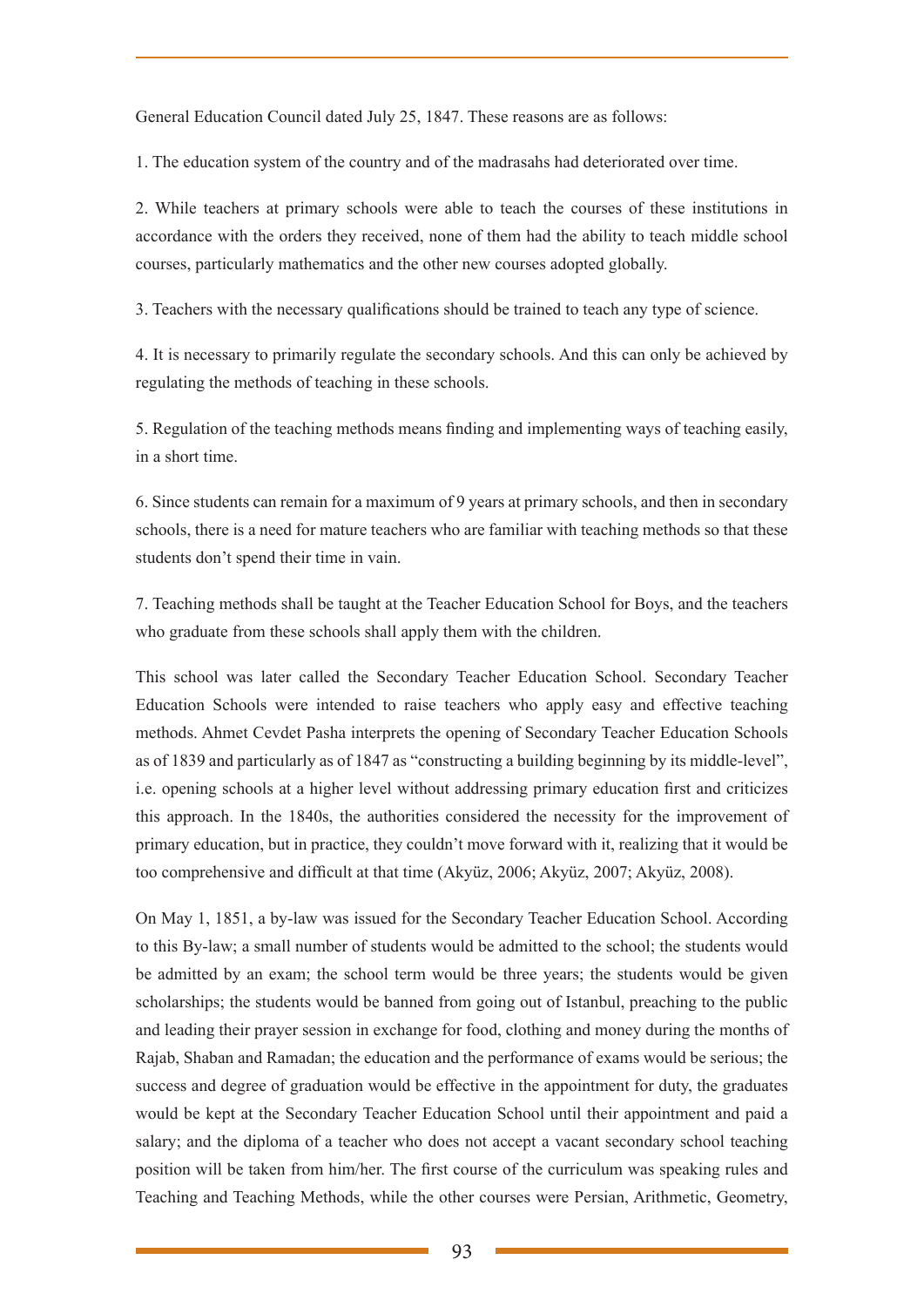Area Measurement, Astronomy and Geography. Students would be admitted by exam to the school with the duration set as 3 years. It was decided that a small number of students would be admitted to the school so that well-qualified teachers could be trained (Akyüz, 2007; Yetişgin & Dumanoğlu, 2017). There is no provision in the by-law, stating that graduates other than those of this school can also be appointed as teachers. This indicates that the entry to the profession of teaching at the time was determined very precisely, in other words, the foundations of the profession were strongly laid. The fact that the first course of the curriculum is a course on teaching methods according to the by-law, is a definite sign that teaching is considered as a profession (Akyüz, 2011). As of August 1850, the Principal Ahmet Cevdet Efendi made significant efforts to prevent the Teacher Education School for Boys from being influenced by the madrasah. However, the influence of the madrasah on this institution began to increase as of the 1860s. Nevertheless, it is observed that military officer teachers were sometimes appointed to teach science courses at schools. These teachers made significant contributions to the development of education at schools (Akyüz, 2006).

The by-law on General Education dated September 1, 1869 restructured the Teacher Education School for Boys and their curriculums. Accordingly, in brief, "A major Teacher Education School for Boys would be established at Istanbul to train excellent teachers for various levels of general schools." This institution would be composed of branches where teachers would be trained for secondary schools, high schools and higher education and each branch would have two departments; one for Literature and the other for sciences. The Primary Teacher Education School for Boys which was opened in 1868 would also be part of this major Teacher Education School for Boys (Akyüz, 2006). In the Period of Autocracy, a very important directive was issued for the professionalization of teaching in 1900. Within the law on the specialization of teaching, the following conditions were introduced for the teaching profession; a) to be moral and have good manners, b) not to deal with a profession other than teaching, c) commitment to the education to be provided and to adhere to the specialization (Akyüz, 2007). The profession of teaching was defined for the first time and the authorities, responsibilities and rights of teachers attempted to be determined through this law. Accordingly, it was necessary to be a graduate of the Teacher Education School for Boys or to be successful in the exams that were conducted from time to time in order to be a teacher (Cücük, 2005). The Secondary Teacher Education Schools which were opened in 1848, closed in 1913 as a result of the secondary schools turning into a level of primary education through the Temporary Statute on Primary Education and Teaching. As a result, the Secondary Teacher Education School was far from fulfilling the teacher requirement of the secondary schools that were rapidly increasing in number, with its annual teacher training capacity of 10 to 20 in this period. However, even though this school had many shortcomings in terms of quantity and quality it has a very distinguished place in the Turkish education history as it constituted a basis for the process of development of the institutions that educate teachers in Turkey (Öztürk, 1996)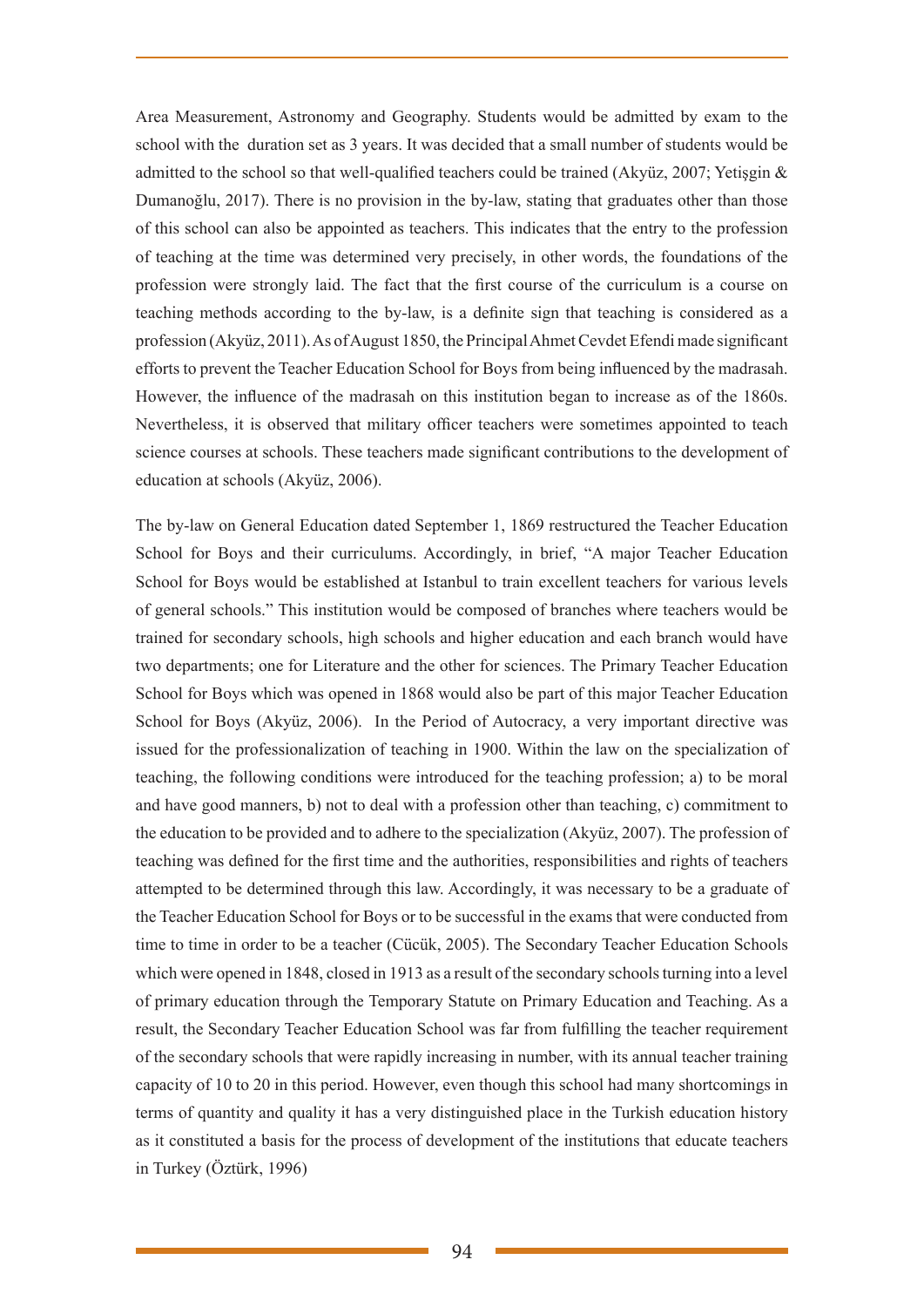### *Opening of the Primary Teacher Education School for Boys (1868)*

The improvement of primary schools and the training of new teachers at educational institutions other than madrasahs for these schools was only possible in the 1860s. In 1863, education based on the new methods was introduced at 35 primary schools in Istanbul. (Öztürk, 1996). While improvements were made in secondary schools and new regulations were introduced in raising secondary school teachers (1869), it was considered that it was now time to take concrete steps for primary schools and a Primary Teacher Education School for Boys was opened at Istanbul on November 15, 1868 to train teachers for primary schools (Akyüz, 2006). The following courses were available in the curriculum of the Primary Teacher Education School for Boys: Religious sciences, Quran reading and reading the Quran well, calculation, history, geography, spelling and construction, fine writing and grammar (Akyüz, 2007). However, the Primary Teacher Education School for Boys which was closed after a few years due to the counter-propaganda of the opponents, was reopened in 1872 through Mehmed Cevdet Efendi's efforts after the By-law on General Education was issued. It was this individual that was appointed as the principal of the school (Öztürk, 1993).

The following statements are included in a directive stipulating some regulations at primary schools: "The branches of Teacher education schools opened at provinces were opened to raise well-educated teachers for primary schools in towns and villages. The diplomas prepared by the school or the relevant commission of education and signed and approved by the governor of the Province are granted to those who complete their education at these schools which have a duration of two years." Teachers who received diplomas through this directive could also be appointed as imams at villages where required. The teachers were asked to prepare a report on how teaching is done, the number of students and the attendance and absenteeism statuses of students and submit such report to the Ministry of Education. In addition, it was stated as the duty of the teachers to create a table including various information about the graduates and send it to the Ministry of Education (Cücük, 2015). The most important regulation of the period of the Ottoman Empire regarding primary education, the "Temporary Statute on Primary Education and Teaching" was introduced in 1913 and guided the primary education services until 1961. The Inspectorate of primary education was defined in articles 63, 91 and 93 of the Law and it was institutionalized by creating guidelines for its features and working methods through regulations (Bilir, 2011).

## *Opening of the Teacher Education School for Girls (1870)*

The idea for establishing a Teacher Education School for Girls arose from the need to raise female teachers, which emerged with the establishment and prevalence of primary and secondary schools for girls, just as in the establishment of the Teacher Education School for Boys (Cücük, 2015). The purpose for the establishment of the İstanbul Teacher Education School for Girls followed by other schools in some rural provinces in the 2nd Constitutional Monarchy period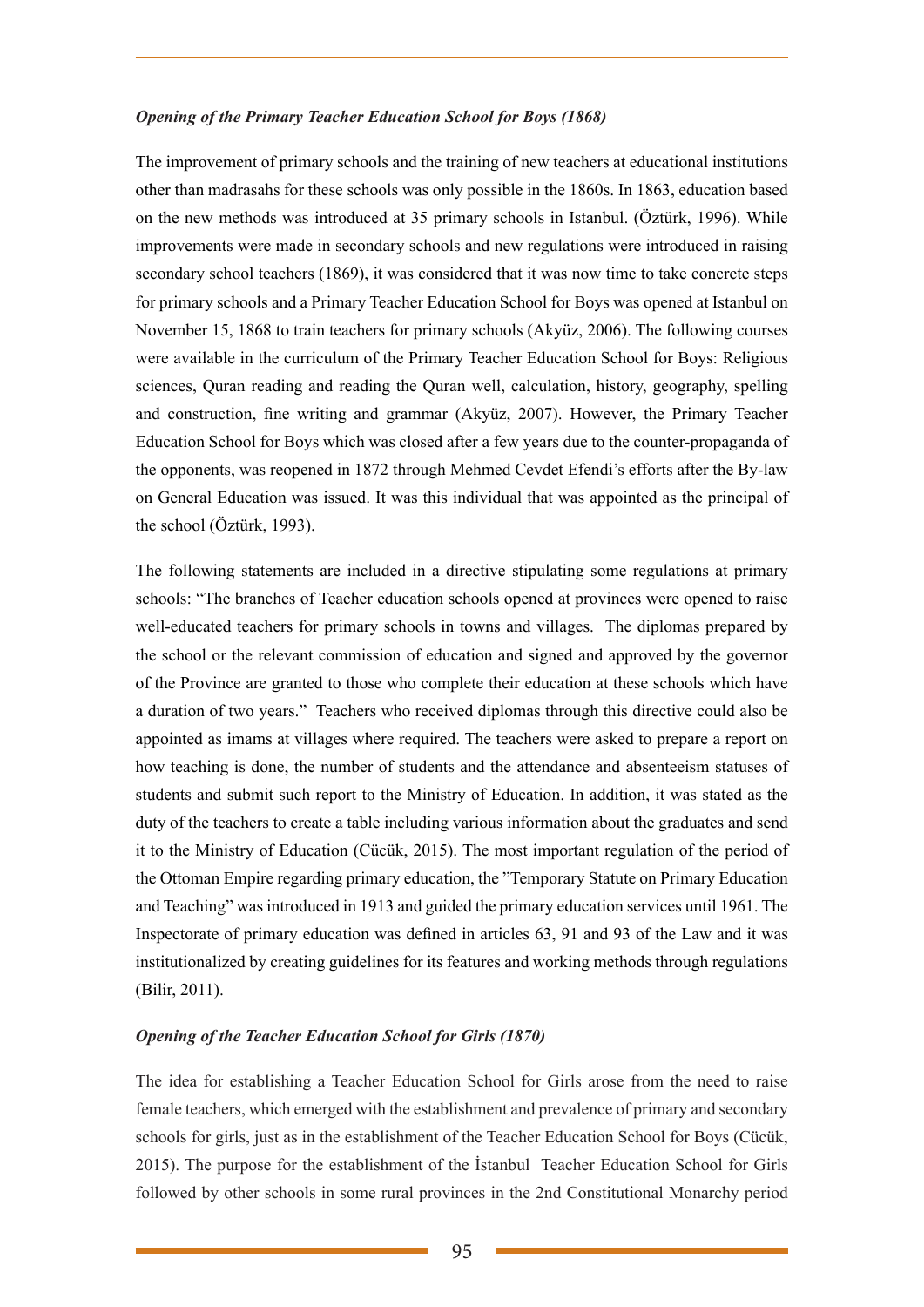was stated as training female teachers for primary and secondary schools in article 68 of the 1869 By-law on General Education, which was intended to regulate the Ottoman education. The importance of educating girls and women was increasingly better understood during the Reform period. The Teacher Education School for Girls is quite significant as it signified the modernization of education and allowed the "Ottoman woman" to have a modern role in the social and cultural life (Öztürk, 1993; Akyüz, 2011; Cücük, 2015).

Introduced by the 1869 By-law on General Education, The Teacher Education School for Girls was opened in April 26, 1870. The Teacher Education School for Girls provided significant benefits for society. It can be said that the Teacher Education School for Girls was effective in the increase of the number of primary and secondary schools for girls by educating female teachers for these schools and contributing to the education of girls, the formation of a knowledgeable and intellectual community within women of the country; and the success of the reforms in relation to women in the Republican period (Akyüz, 2007). Generating its first graduates in 1873, the İstanbul Teacher Education School for Girls was closed for nearly two years because of the '93 War and the resulting influx of immigrants from the Balkans. While Ms. Fatma Zehra was appointed as the principal of the school in the 1881-1882 academic year, the school's management was granted to two principals, one female and one male, in the following year (Öztürk, 1993). Following the enactment of the By-Law on the Teacher Education School for Boys and the Teacher Education School for Girls which was issued in 1915, the demand for these schools decreased with the addition of the negative conditions of the war years, and the expenses of the schools and the salaries of teachers could not be paid through the provincial budgets. Due to these circumstances, the number of teaching staff and students at the school was reduced and the Explanatory section was closed (Öztürk, 1993; Cücük, 2015). Hardly maintaining its activities in the years of occupation, the İstanbul Teacher Education School for Girls went under the management of the Ministry of Education of the Grand National Assembly of Turkey through a declaration issued in November 1922. In January 1923, the school staff was reorganized, and a Secondary Teacher Education School for Girls equivalent to the preparatory section of the school which was closed in the 1923-1924 academic year was opened. Divided by the branches of natural sciences, mathematics, literature and history-geography, this school's duration was three years. In the 1924-1925 academic year, the Secondary Teacher Education School for Girls was also closed, and the school was named the İstanbul Teacher Education School for Girls (Öztürk, 1993).

## *Opening of the Higher Teacher Education School (1870)*

The Teacher Education Institute (the Higher Teacher Education School) opened as a new type of school to train teachers for high schools that were just emerging and developing at the time with the socio-political reform of 1870. This school covered a 4-year education after secondary school (Üstüner, 2004). The purpose of the Higher Teacher Education School was to meet the needs of high school teachers and other schools at a higher level with a unique program of its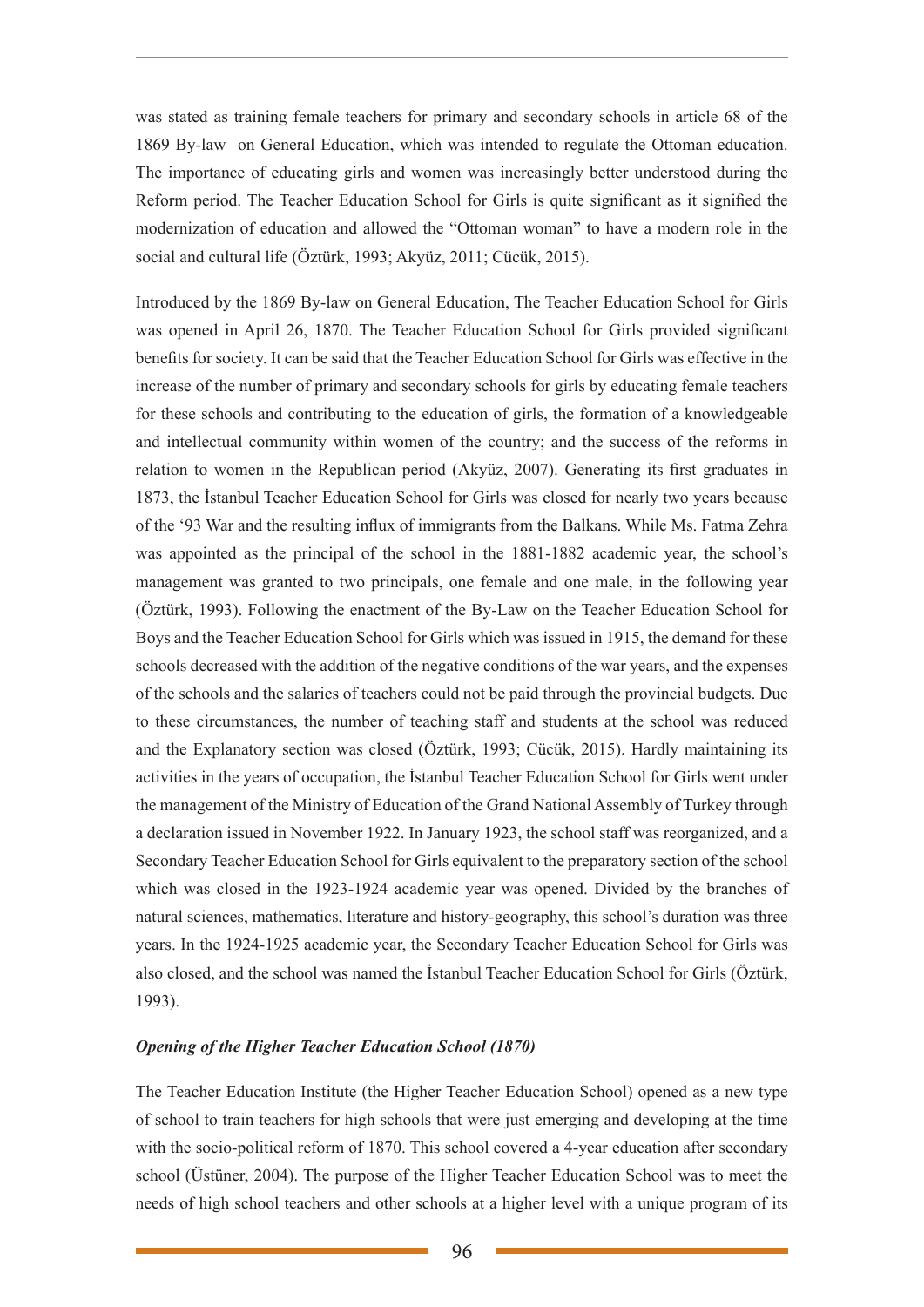own. After 1908, the students who studied at the Higher Teacher Education School started to take the courses related to the branches at the relevant faculties at İstanbul University. This meant that a teacher education school model that was dependent on the faculties to a great extent in terms of curriculum also became part of the education system (MEB, 1995).

Table 1 provides the distribution of the conditions of eligibility by years and schools for the institutions of teacher training in the Ottoman Empire. When the table is examined, it can be seen that the conditions of eligibility varies based on the years. it is understood that more detailed conditions for eligibility were required in line with the developments over time and in direct proportion to the development of the education system of the period. The existence of a condition to know the languages that are commonly used in the geographical region of the Ottoman Empire can be considered as an indicator of the selection of prospective teachers from people with a high level of communicative skills. The existence of the condition of having good moral values for the candidates can be associated with the consideration that a teacher must be a role model for students by displaying proper behaviors. The condition for the teacher to not have any physical disabilities or diseases can be considered as a feature which is very important for the profession of teaching to be performed by healthy teachers in the most effective way (Cücük, Bay & Doğan, 2017).

| <b>Conditions of Eligibility</b>                                                                            | of<br><b>Name</b><br>the<br><b>School</b> | <b>First Year of</b><br><b>Introduced</b><br><b>Condition of</b><br><b>Eligibility</b> |  |  |  |  |
|-------------------------------------------------------------------------------------------------------------|-------------------------------------------|----------------------------------------------------------------------------------------|--|--|--|--|
| 1. Knowing Arabic                                                                                           | A                                         |                                                                                        |  |  |  |  |
| 2. Speaking Turkish well                                                                                    | A                                         |                                                                                        |  |  |  |  |
| 3. To have the ability to learn Persian                                                                     | $\overline{A}$                            | 1851                                                                                   |  |  |  |  |
| 4. To have the ability to learn mathematics                                                                 | $\mathsf{A}$                              |                                                                                        |  |  |  |  |
| 5. To have good moral values                                                                                | A, B, D                                   |                                                                                        |  |  |  |  |
| 6. To succeed in the entrance exam                                                                          | A, B, D, C                                |                                                                                        |  |  |  |  |
| 7. To graduate from a certain level of school such as secondary school<br>or high school                    | A, D, C                                   | 1869                                                                                   |  |  |  |  |
| 8. To have the candidacy document of "Exam Success"                                                         | A, D                                      |                                                                                        |  |  |  |  |
| 9. To have no physical disabilities or diseases                                                             | A, B, D, C                                |                                                                                        |  |  |  |  |
| 10. To be older than 18 years of age (Note: this condition varies based on<br>the department of the school) | A, B, D, C                                |                                                                                        |  |  |  |  |
| 11. To have verbal expression skills in Arabic                                                              | A, D                                      | 1891                                                                                   |  |  |  |  |
| 12. To have written and verbal expression skills in Turkish                                                 | A, B, D                                   |                                                                                        |  |  |  |  |
| 13. To have analytical and scientific skills                                                                | $\overline{A}$                            |                                                                                        |  |  |  |  |
| 14. To have had all vaccinations completed                                                                  | B, C                                      | 1895                                                                                   |  |  |  |  |
| 15. To have a clean criminal record                                                                         | A, D, C                                   |                                                                                        |  |  |  |  |
| 16. To be a citizen of the Ottoman State                                                                    | A, B, D, C                                | 1908                                                                                   |  |  |  |  |
| 17. To have knowledge of the four operations of mathematics                                                 | A, B, D                                   |                                                                                        |  |  |  |  |
| 18. To have religious knowledge                                                                             | B                                         | 1908                                                                                   |  |  |  |  |

**Table 1.** An aggregate analysis of the conditions of eligibility by years and schools for the institutions of teacher training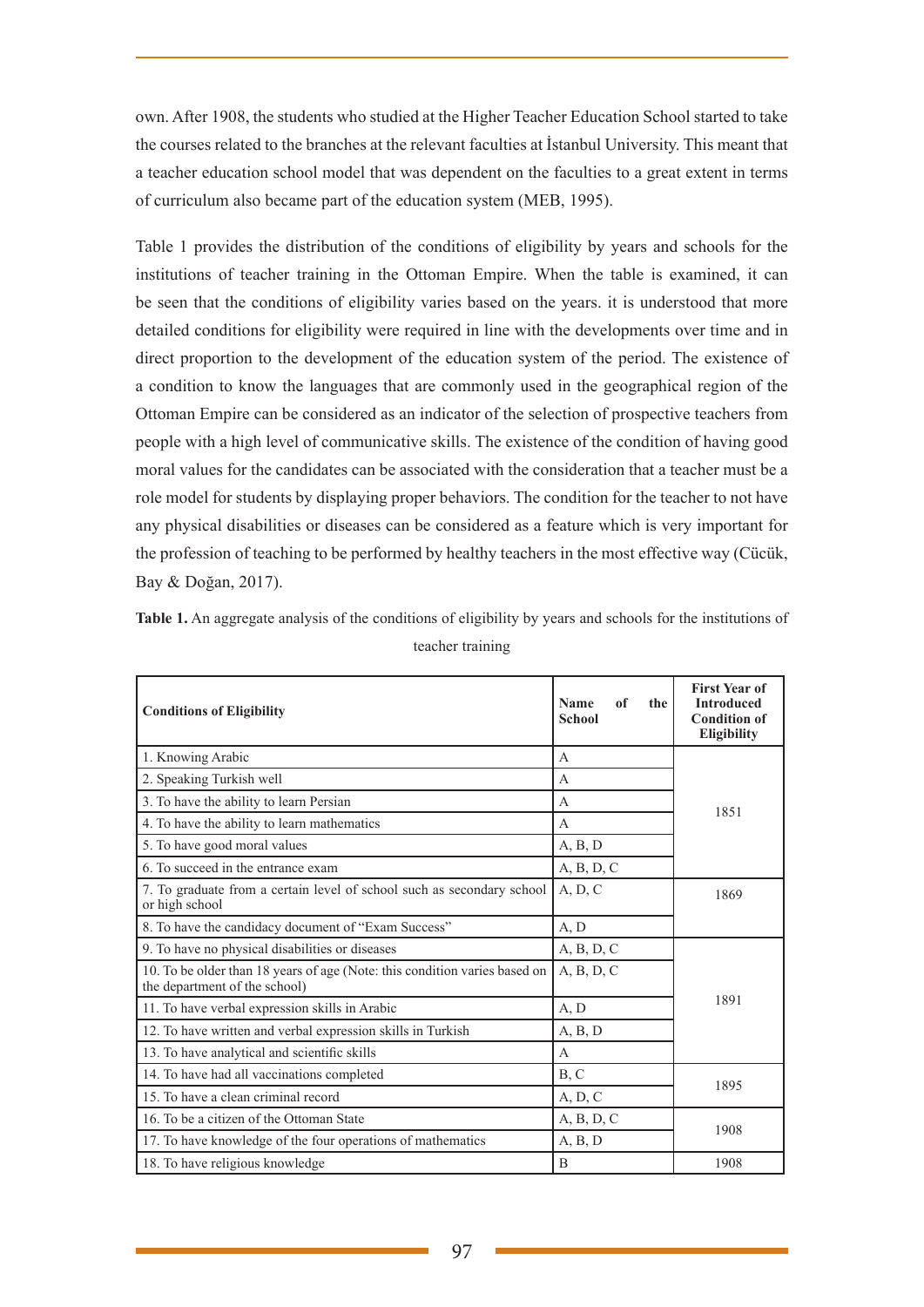| 19. To know Persian at a reading/writing/comprehension level                                                                                   | D    |      |  |  |  |  |  |
|------------------------------------------------------------------------------------------------------------------------------------------------|------|------|--|--|--|--|--|
| 20. To have knowledge of Turkish written and verbal expressions, and<br>speaking and literature                                                |      |      |  |  |  |  |  |
| 21. To have knowledge in the field of mathematical sciences (Theoretical<br>and Practical Calculation, Geometry, Plane Geometry and Astronomy) | D    | 1917 |  |  |  |  |  |
| 22. To have knowledge in the field of Natural Sciences (Zoology, Botany,<br>Geology, Physics, Chemistry and Health Information),               | D    |      |  |  |  |  |  |
| 23. To apply on time                                                                                                                           | B, C |      |  |  |  |  |  |
|                                                                                                                                                |      |      |  |  |  |  |  |
| 1. Secondary Teacher Education School (A)                                                                                                      |      |      |  |  |  |  |  |
| 2. Primary Teacher Education School for Boys (B)                                                                                               |      |      |  |  |  |  |  |
| 3. Teacher Education School for Girls (C)                                                                                                      |      |      |  |  |  |  |  |
| 4. Higher Teacher Education School (DA)                                                                                                        |      |      |  |  |  |  |  |

## **Training Teachers in the Period of Atatürk**

#### **Training of the Pre-school Teachers**

In the early 20th century, it was observed that minorities and foreigners with the exception of locals, had kindergartens in large cities (MEB, 1995). The first kindergartens for pre-school education in the Ottoman Empire were known to have appeared with the name of "pre-school or children's school" in the beginning of the 2nd Constitutional Monarchy period (as of 1908). It is possible to see the traces of the Western world, particularly, the Swiss and French based movements in the establishment, development, curriculums, etc. of kindergartens in many stages of the Ottoman education system (Cücük, 2015). Since no female teachers were trained for preschools, Armenian and Jewish teachers were brought to the Turkish schools and all jobs were left to them. From that point on, female teachers began to be trained. Female teachers were trained by two sources, namely the Female Pre-school Teachers Class and the Pre-school of Jews in the İstanbul Teacher Education School for Girls (Akyüz, 2007). After the proclamation of the Constitutional Monarchy, the recommendations of Edhem Nejad to raise the quality of the Teacher Education School for Girls included focusing on pre-schools in the country, and the opening of the Pre-school Teacher Education School for Girls in order to train teachers for them. In the 1914-1915 academic year, the addition of the Female Pre-school Teacher Education School to the Teacher Education School for Girls and the opening of a Pre-school for practices was a noteworthy and significant educational action. In addition, since only female students were admitted to this school, pre-school teaching was seen as a profession that is only fit for women, unlike today's practices. The intellectual foundations of this can be found in the opinions of Selim Sabit Efendi regarding pedagogy. Pointing out that it is mostly women who spend a lot of time with children and hence, attaching great importance to the mothers' discipline, Selim Sabit Efendi thought that it would be more useful for pre-school teachers to be women (Ergün, 1978 and Nafi Atuf, 1931 Comm.: Güler & Öztürk, 2003).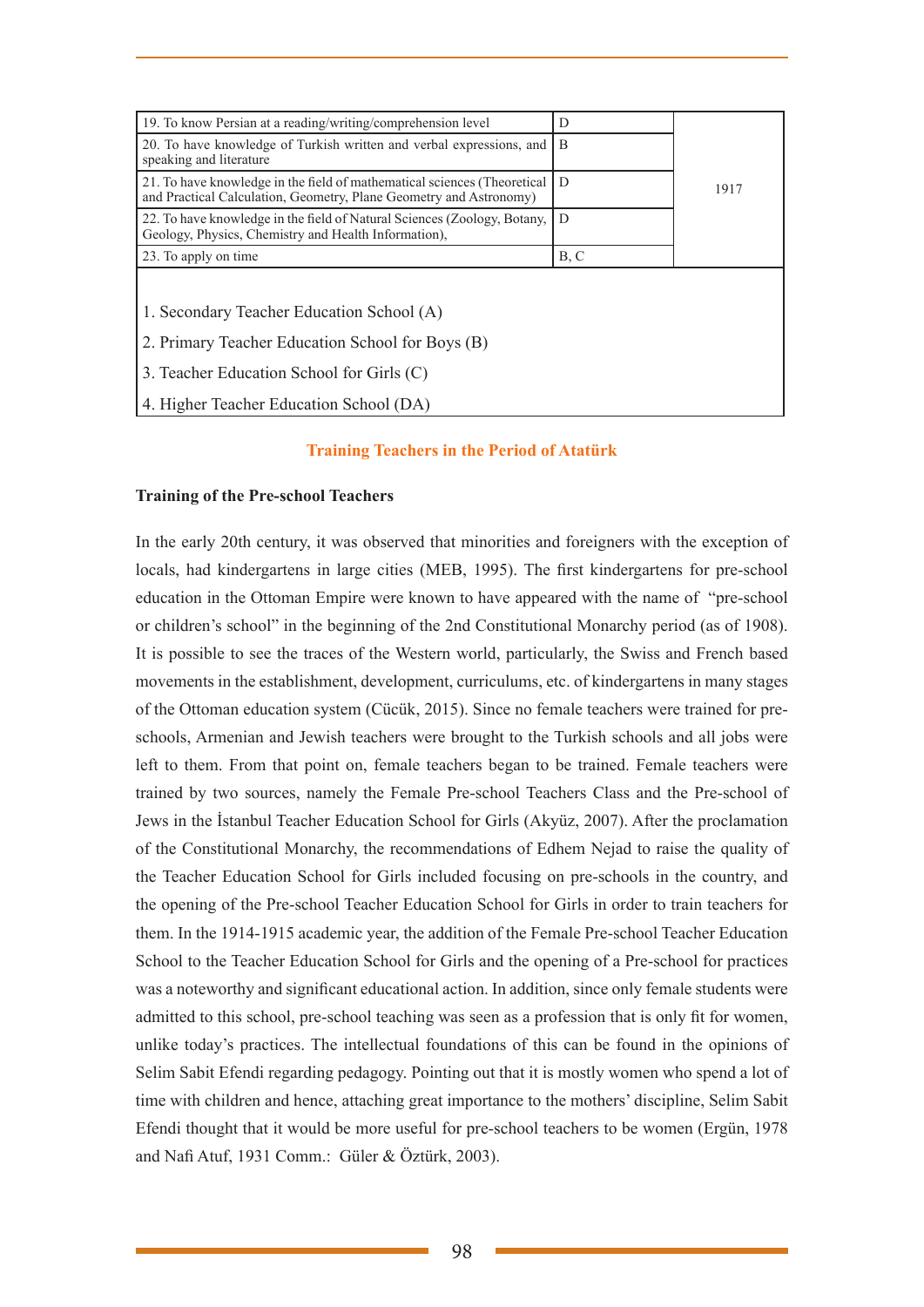In 1915, the By-law on Pre-schools was issued. In the by-law, it was proposed that "Preschools" are opened as the first step of primary schools and Article 3 of the By-law defines primary education institutions as Pre-schools, primary school classes and primary schools. Preschools were considered to be opened to provide education to children aged 4 to 7, under primary schools or independently. After the publication of the By-law, the "Pre-School Teacher Education School" with a duration of 1 year was opened to train teachers for Pre-schools. This school was closed in 1919 and 370 pre-school teachers graduated from the school until 1919 (MEB, 1995). The Female teachers class in the New School opened by Mr. Satı, first in Bayezit and then in Nişantaşı in İstanbul, in 1917 and the private teacher education school opened in Eskişehir under the name of Female teachers were among the first institutions in Turkey that trained pre-school teachers. In the first years of the Republic, 136 teachers were employed at 80 pre-schools in 38 provinces. In 1927, the pre-school teacher education school was opened in Ankara; this school, then moved to Istanbul in the 1930-1931 academic year and was closed after training pre-school teachers for two years. At the Congress of Educational Inspectors held on May 1-25, 1925, it was proposed that Pre-School Teacher Education Schools should be opened and a teacher with a specialization in the organization of teachers should be appointed as the head of such schools. This decision of Congress has been implemented since 1926. In 1926, the Ministry of Education decided to open a Pre-School Teacher Education School in İzmir. Ms. Matya who had long been involved in research in the areas of pre-schools and children's education in Europe was appointed as the principal of the soon-to-be opened school. In 1927, an attempt was made to open a Pre-school Teacher Education School in Ankara and Ms. Vicdan who studied on preschool education in Switzerland was appointed as the principal of this school. Students to be enrolled in this school were required to be Turkish; not have a disability that would prevent them from being a Teacher; be secondary school graduates or have completed the eighth grade of high school or have completed the third year of a teacher education school for girls, and not be older than the age of twenty-five. This school was transferred to the İstanbul Teacher Education School for Girls in the 1930-1931 academic year ((MEB, 1995 and Öztürk, 1996, Bilir, 2011).

The practice of training teachers for pre-school education began under the curriculum of the Child Care and Sewing Department which was opened at the Technical Teacher Education School for Girls in 1935, two years after the closure of the Pre-School Teacher Education School. In 1927, the Ministry of Education decided to send two graduates of the teacher education school for girls to Europe to study pre-school teaching. One student each in 1930-1931 and 1932-1933 academic years, were sent to Europe for this purpose. Between 1932 and 1936, eleven students in total in the field of childcare were also provided with the opportunity to study in Europe (Öztürk, 1996). The alphabet reform forced the state to focus all its efforts on primary education. The focus was on the education of each and every Turkish citizen in reading and writing, and national schools were opened for this purpose. Therefore, financial support for pre-schools were cancelled. In the 1932-1933 academic year, only 12 pre-school teachers worked at the official pre-schools. In the 1934-1935 academic year, a three-year "Vocational Teacher Education School for Girls"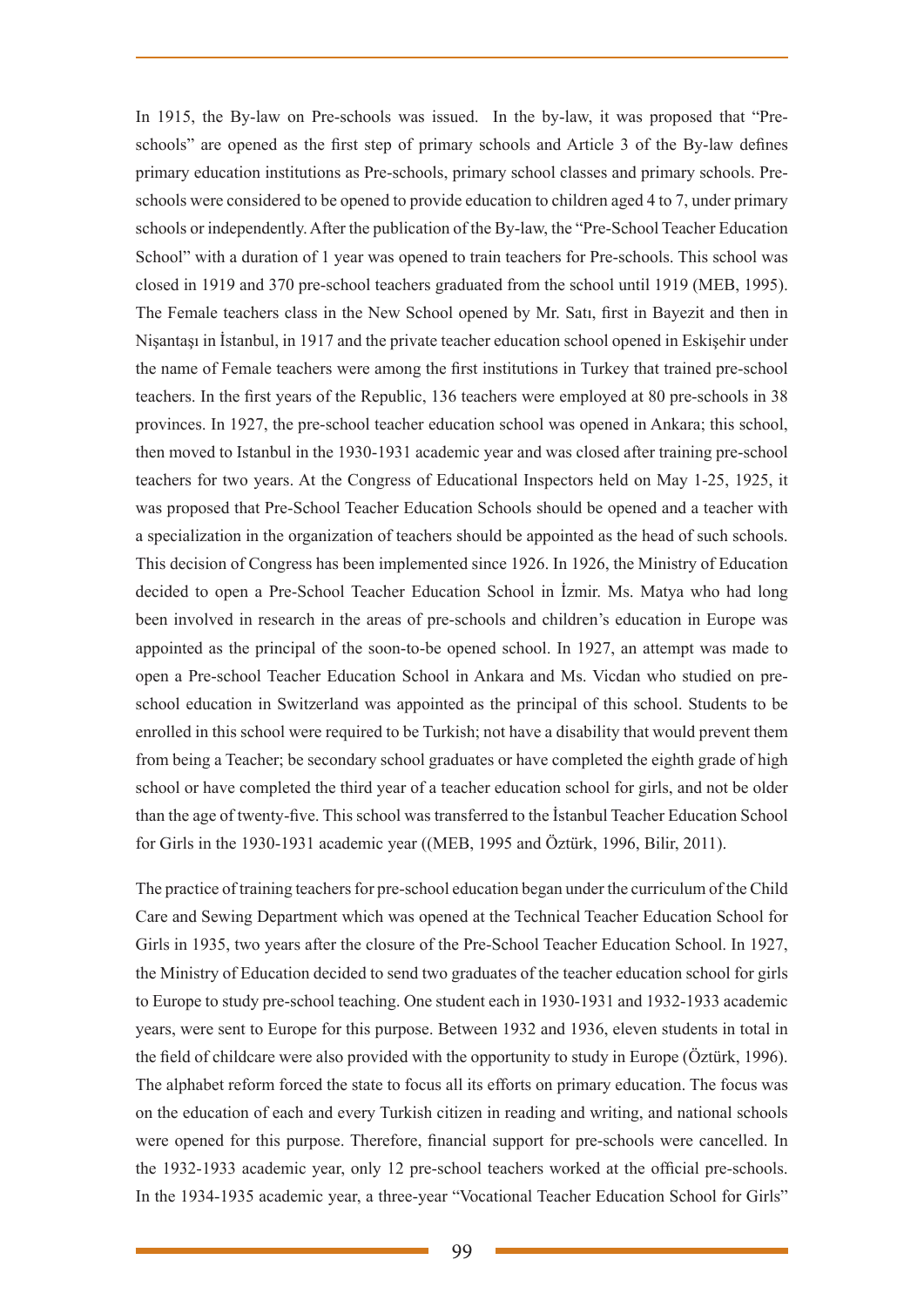was opened in Ankara. Hence, it is seen that the training of teachers in the field of child care and education is once again handled in a teacher education school (MEB, 1995).

## **Training of Primary School Teachers**

Efforts were made to train primary school teachers in other fields of teaching with the proclamation of the Republic. As such, the practices of the previous periods were left behind and the goal of basing the practices of training primary school teachers on scientific foundations attempted to be achieved. The job of teacher training for primary schools (primary education) which constitute the first (first level primary education) level of the basic education has been one of the main problems of education during the Republic period. The number of teacher education schools reached 20 in the first year of the Republic. Meanwhile, primary education was made compulsory for all Turkish citizens and the state schools became free of charge through "the law on the unification of education" issued in 1924 and the Constitution of the Republic of Turkey, which required the state to take thorough and comprehensive measures in training primary school teachers. As a result of this requirement, greater importance was attached to the job of training teachers in sufficient numbers, and quality. When generalizing primary education and enabling the development of villages through this became one of the primary objectives of education, the focus of the work on teacher training became the training of teachers for primary education. For this purpose, the existing primary teacher education schools were improved and developed, while at the same time different teacher training models attempted to be developed for villages with living conditions very different from cities. The Ministry of Education strived to strengthen the administrative and teaching staff of the teacher education schools in Anatolia during the years of the National struggle. From 1921 onwards, appointments were made for these positions. The Ministry of Education announced the conditions required for the candidates by announcements in the press when teachers were required to be hired. At the beginning of the 1921-1922 academic year, students who would be admitted to the Teacher Education School for Boys were required to have graduated from primary schools with six grades or the primary school section of the Sultani schools; to submit a vaccination certificate, a medical report, a certificate of good conduct, and a notarized commitment indicating that he shall not quit his education and quit teaching after graduation; and to be of the age between 14 to 18. Only 20 teacher education schools were left in Turkey at the time the Republic was founded, and their budgets were financed by local governments (Aydin Şahin & Topal, 2008; Duman, 2009; MEB, 1995; Öztürk, 1996).

In 1923, there were 10,102 primary school teachers. The majority of them were individuals who dropped out of the lower classes of the madrasahs; could not receive a good education; graduated from Teacher Education Schools for Boys with 1-2 years of education; and could not rid themselves of the habits and thoughts of the madrasahs and most of them also served as imams and muezzins (Akyüz, 2007). All schools became part of the Ministry of National Education through the Law No. 430 on the Unification of Education dated March 3, 1924, primary education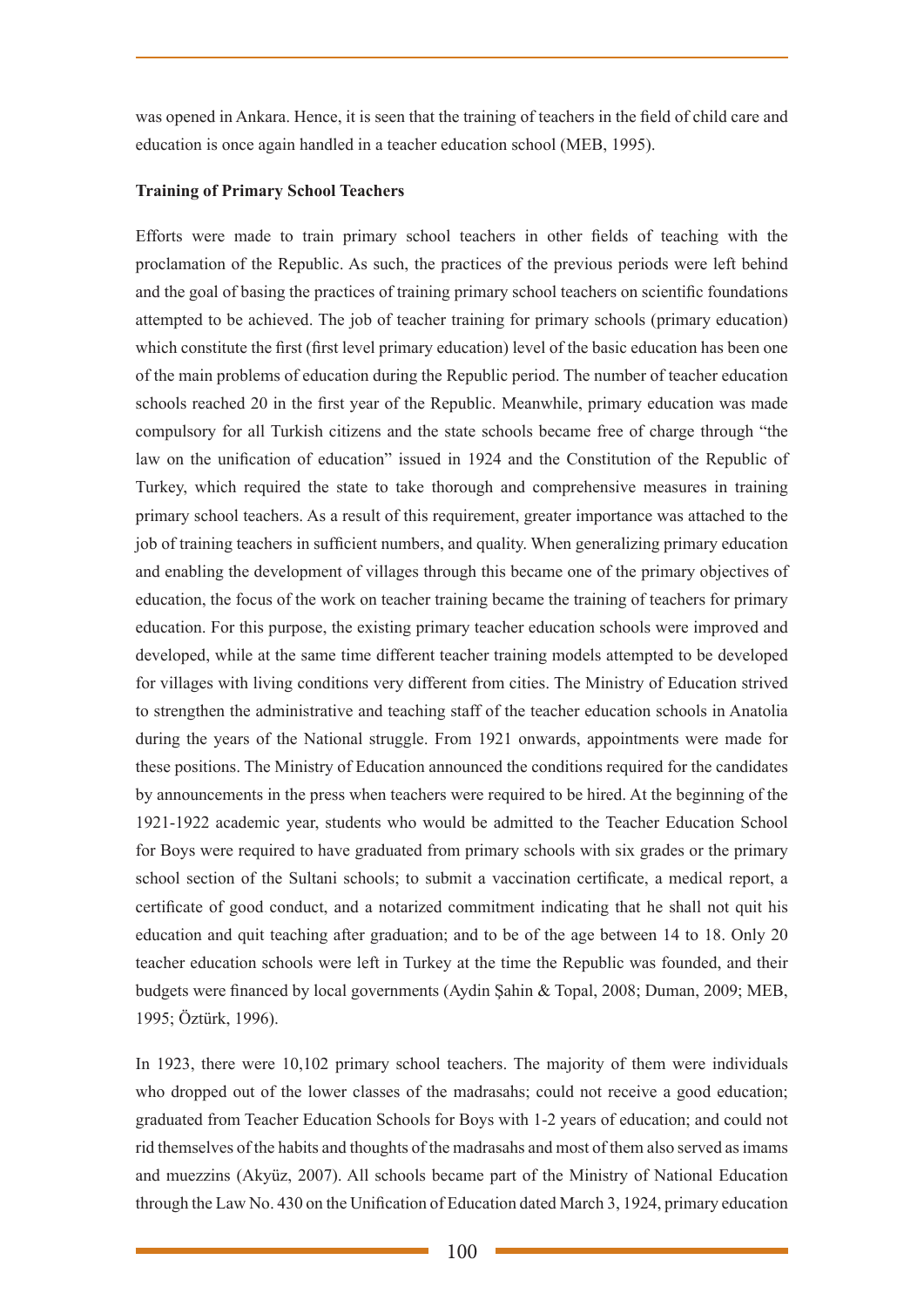was made compulsory and state schools became free of charge through the Constitution of the Republic of Turkey, which required the state to take thorough and comprehensive measures in training primary school teachers. In 1923, the state focused on improving the quality of the teacher education schools instead of raising numbers. In the 1923-1924 academic year, the idea of opening a small number of full-fledged teacher education schools instead of schools in large numbers but with deficiencies in buildings, teachers and facilities became prevalent. For this purpose, some of the teacher education schools were combined with those in more favorable conditions and the number of teacher education schools for girls was reduced to 7, while the number of teacher education schools for boys was reduced to 13. In the first scientific delegation (July 15 - August 15, 1923), some decisions to ensure the financial well-being of teachers were also taken. According to the decision, the salaries of the primary school teachers would start from a thousand cents and be raised by two hundred and fifty cents every three years, reaching three thousand cents in the twenty-fifth year of their service period (Öztürk, 1996; MEB, 1995).

Since the primary teacher education schools for Boys and Girls could not flourish under the management of the special provincial administrations, they were connected to the Ministry of Education on September 1, 1923 and their budgets were included in the general budget. The number of schools with a low number of students and an inadequate level of education were reduced and the quality of teaching attempted to be improved (Akyüz, 2007). The report presented by John Dewey to the Ministry of Education in December 1924 stated that primary teacher education schools had problems in terms of quality and quantity. According to Dewey; the primary teacher education schools should be so excellent in the management of the primary and secondary practice schools and educational tools, as well as their education and teaching, that they would set an example for their counterparts and they should be practicing the most advanced education methods. Teachers should be sent abroad every 5-6 years for research and examination with expenses covered by the state (Öztürk, 1996). In 1924, the duration of the primary teacher education schools was raised to 5 years and the Course of Citizenship and Sociology was included in the curriculum of all the primary teacher education schools (Abazoğlu, Yıldırım & Yıldızhan, 2016).

According to the Minister of Education, Mustafa Necati who took over this position in 1925, his primary problem was teacher training. The priority in teacher training is quality. The contemporary, scientific, secular and democratic nature of teachers is a primary concern (Bilir, 2011). During the Republican period, not only classroom teachers were trained, but training courses for branch teaching in the fields of painting, craftwork, music, and physical education were also opened. In addition, training courses to ensure that existing teachers would be able to properly perform the duties that they undertook through the reforms were also opened. The Ministry of Education published a directive in 1926 and categorized the opened training courses under two groups; "A" and "B". Course "A" is the course opened to teach vocational courses to those who have the general level of knowledge provided in the primary teacher education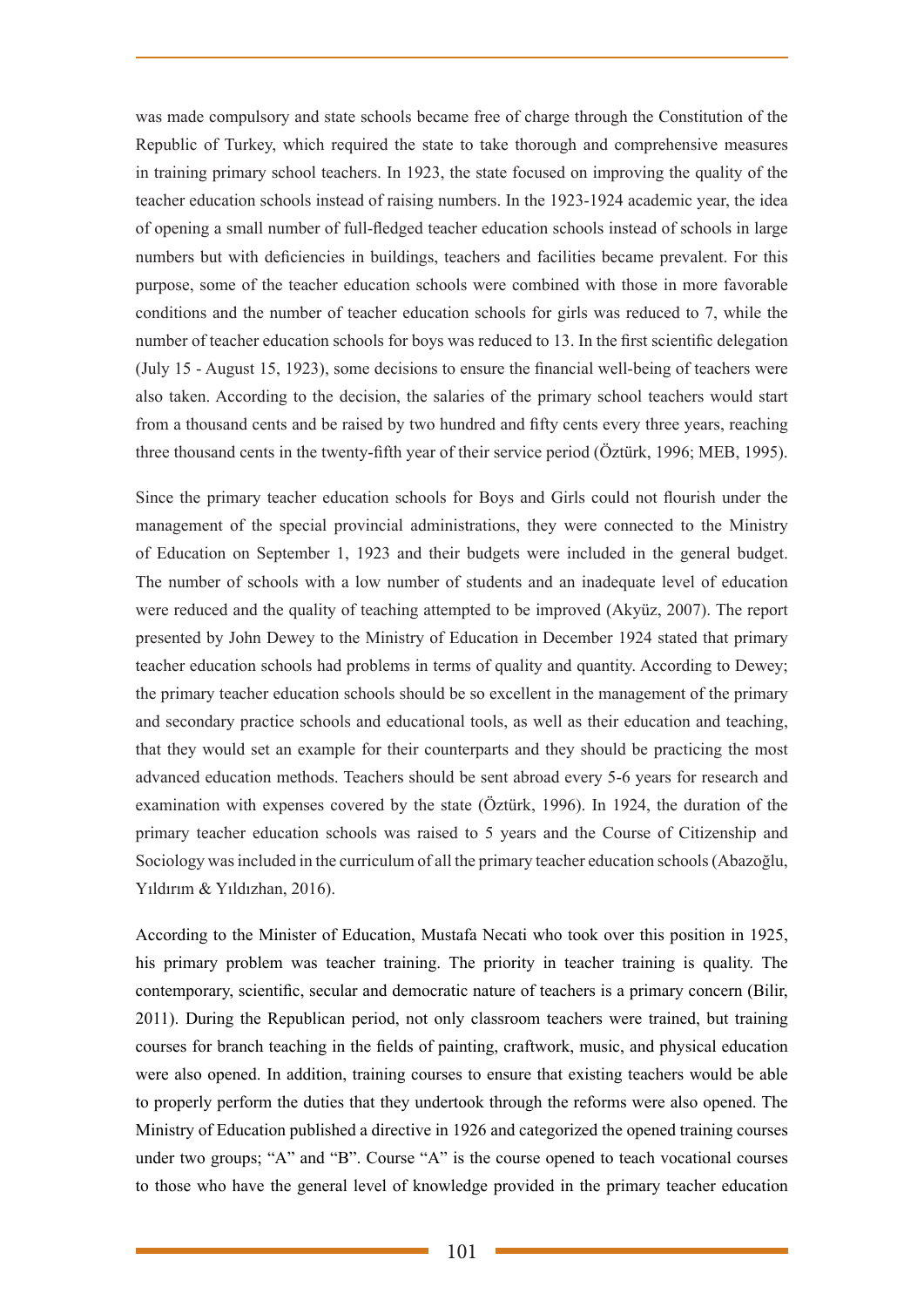schools and who would like to be appointed as a teacher. Course "B" consists of courses opened for the purpose of renewing and completing the theoretical and practical professional knowledge of the active teachers and teacher assistants (Öztürk, 1996)

The combination of the principle of "activity" or "work in education" with the principle of "being of use to the society" in a model of teacher education school in the early years of the Republic created a new type of teacher. Sometimes those who graduated from the primary teacher education schools, the first of which opened in İstanbul in 1869, did not want to go to villages, and those who went became unsuccessful by failing to adapt to the village life, which led to the development of new ideas for training of teachers for villages. This topic was also addressed in the report prepared by the University Experience psychology teacher, Ali Haydar Taner at the Congress of Education Inspectors. In addition, A. Fuat Gündüzalp who is one of the Teachers of the Sivas Teacher Education School explained the appropriate type of teachers for villages in his book called "Talim ve Terbiye Teşkilatımızda Buhran" (Crisis in Our Educational Organization). A. Fuat Gündüzalp stated that sound moral values and a solid personality were required for a village teacher rather than a high level of knowledge which would be harmful for everyone involved because it would make it difficult for teachers to adapt to the village. The American educator John Dewey mentioned the following on this issue: "Various types of teacher education schools are required to train teachers for village schools and particularly for schools that will meet the needs of farmers who constitute the foundation of the Turkish way of life." These recommendations began to be implemented at the time of Mr. Mustafa Necati's ministry. It was observed that teacher education schools could not adequately meet the teacher requirements of primary schools, particularly, the village primary schools. The schools that trained primary school teachers were divided into two sections; "The Primary Teacher Education Schools" and "The Primary Teacher Education Schools for Villages" with the Law on Educational Organization which was adopted in 1926, and Primary Teacher Education Schools for Villages with a duration of 3 years were opened in Kayseri and Denizli, in 1926 and 1927 to train teachers for village primary schools. It was not possible to get the expected results from this practice which took four years and the schools were closed in 1933 as they could not receive support from the ministry (Binbaşıoğlu, 1995; Öztürk, 1996; Üstüner, 2004; Binbaşıoğlu, 2005; Abazoğlu, Yıldırım & Yıldızhan, 2016; MEB, 2017; Dursunoğlu, 2003).

In the 1930s, the village issue became an important government policy. At the time of the Minister of Education, Reşit Galip (1932-33) a 'Village Affairs Commission" was established at the ministry. In this commission, the problem of education in villages was examined and the topic of training teachers for villages was discussed (Tonguç, 1947). Although, around 80% of the population were living in villages in Turkey during those years, there were no schools or teachers for about 35,000 villages out of the 40,000 villages with diverse sizes (Bilir, 2011). At the beginning of the 1932-1933 academic year, the duration of the primary teacher education schools was raised to 6 years; it was decided that the first three years would be considered as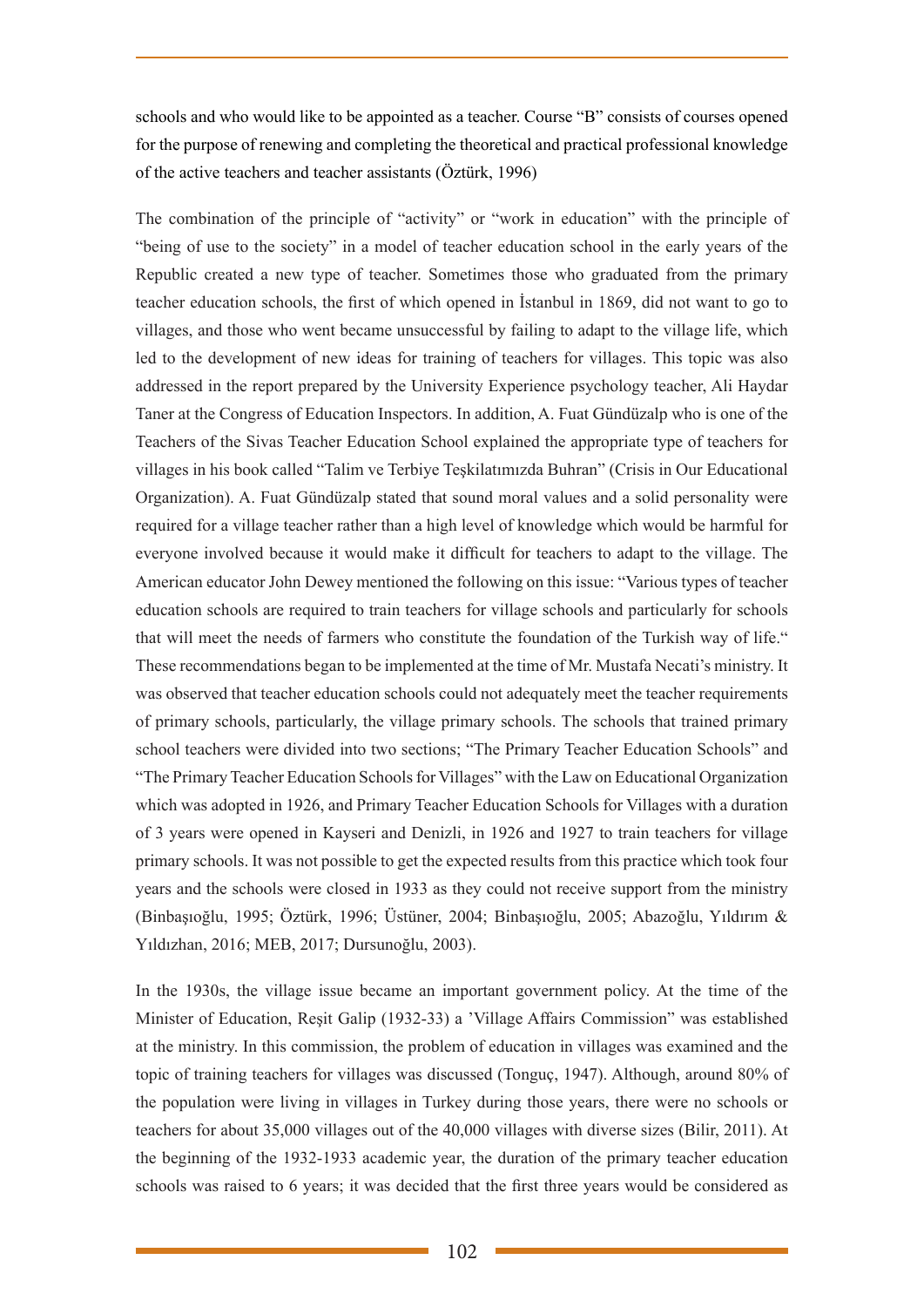the first period and the secondary school curriculum would be implemented exactly as it was; and the final three years were considered as the professional period and a new curriculum was created. Thus, the primary teacher education schools were organized in a way similar to high schools except for the education profession. After a while, the first period of the primary teacher education schools was removed and students from secondary schools were started to be admitted (Binbaşıoğlu, 2005; Akyüz, 2007; MEB, 1995).

After Dr. Reşit Galip was appointed as the Minister of National Education, a commission called the "Village Affairs Commission" convened in 1933. This commission re-examined the problem of teacher training and listed the qualifications of the teacher to be trained as follows:

- 1. The ability to influence villagers' beliefs
- 2. The ability to be influential in the village's social life
- 3. The ability to be influential in the financial or economic life of the village

4. To be an intellectual and possess all the skills required for the profession of teaching (Binbaşıoğlu, 2005). The Vocational Teacher Education School for Girls and the Vocational Teacher Education School for Boys were opened in 1934 and 1936, respectively; the young men in villages who completed their military service as corporals or sergeants were admitted to training courses in 1936 in order to train as teachers for villages; and they were appointed as teachers in village primary schools after the training courses. (Okçabol, 2004; Özkan, 2016).

An examination of Table 2 reveals that there were serious rises in the number of students admitted to the primary teacher education schools in the Period of Atatürk despite the occasional fluctuations in these numbers, and such rises reached a peak point at the time of Mr. Mustafa Necati. The Ministry of Education tried to strengthen the teaching staff of the primary teacher education schools since the first years of the Republic and made significant progress in this area until 1930. However, in parallel with the decline in the number of schools as well as the transformation of the first period (consisting of the first three grades) of the primary teacher education schools - whose durations were raised to six years as of the 1932-1933 academic year - into secondary schools by being removed from these schools after this date, a decline in the number of total teachers in these schools occurred. However, an examination of Table…reveals that when the total number of teachers by the end of the Period of Atatürk is divided by the number of schools, it can be seen that the teaching staff of the primary teacher education schools preserved the power they had in the early 1930s (Öztürk, 1996).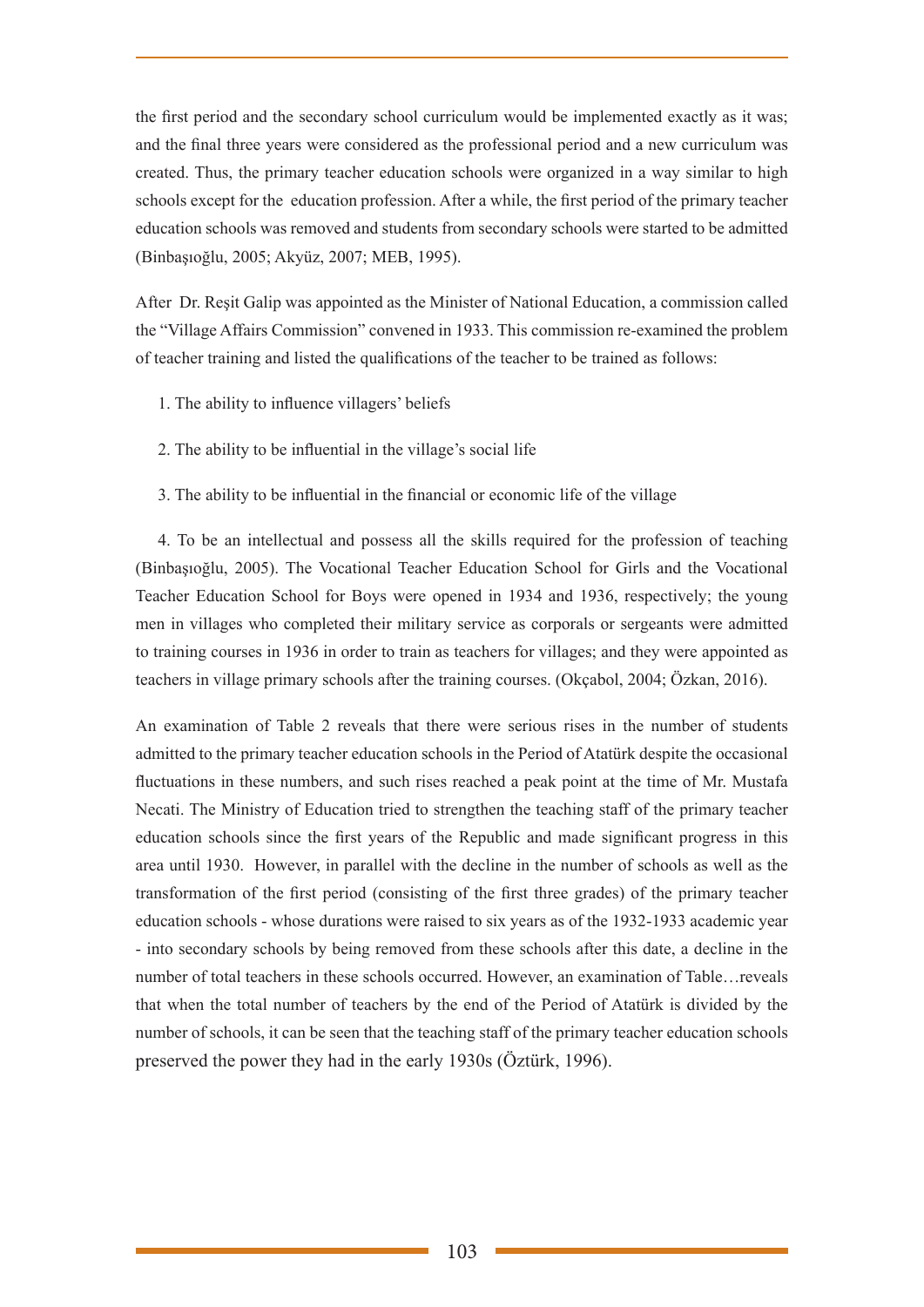| Academic<br>Year | <b>Number</b><br>of Schools | <b>Number</b><br>of Teachers | Number of<br><b>Students</b> | Academic<br>Year | <b>Number</b><br>of Schools | <b>Number</b><br>of Teachers | Number of<br><b>Students</b> |
|------------------|-----------------------------|------------------------------|------------------------------|------------------|-----------------------------|------------------------------|------------------------------|
| 1923-1924        | 20                          | 325                          | 2,528                        | 1931-1932        | 20                          | 320                          | 5,293                        |
| 1924-1925        | 24                          | 385                          | 3,771                        | 1932-1933        | 17                          | 329                          | 2,145                        |
| 1925-1926        | 25                          | 429                          | 4,133                        | 1933-1934        | 15                          | 254                          | 2,726                        |
| 1926-1927        | 22                          | 358                          | 4,558                        | 1934-1935        | 13                          | 230                          | 2,577                        |
| 1927-1928        | 19                          | 391                          | 5,022                        | 1935-1936        | 11                          | 248                          | 2,805                        |
| 1928-1929        | 21                          | 417                          | 5,749                        | 1936-1937        | 11                          | 236                          | 2,949                        |
| 1929-1930        | 21                          | 461                          | 5,410                        | 1937-1938        | 11                          | 236                          | 2,807                        |
| 1930-1931        | 20                          | 398                          | 5,535                        |                  |                             |                              |                              |

Table 2. Changes in the number of students studying in primary teacher education schools between 1923 and 1938 (Öztürk, 1996)

## **Training Teachers for Secondary Education (Secondary Schools and High Schools)**

In the early years of the Republic there were no institutions that trained teachers directly for secondary schools. Those who graduated from the Primary teacher education schools inherited from the pre-Republican period and the relevant departments of the universities served as teachers at secondary schools as well as high schools (Dursunoğlu, 2003). Therefore, in this section, teacher training for secondary schools and high schools were addressed together. The problem of teacher training for general and vocational secondary education in the Period of Atatürk was not greatly discussed by the public. The most important reason for this was the idea that investments in secondary education would not work without solving the problems of primary education first in the country. This is due to the development and prevalence of the political, social, cultural, etc. reforms, and the socio-economic development of the country depended on at least the basic education of the public, 80% of whom lived in the villages, and about 90% of whom were illiterate. This could only be possible by providing schools and teachers even at the smallest settlements (Öztürk, 1996). In the years of the National Struggle, 5-year high schools to be followed by four years of primary education, and three-year high schools at a Second Period level on top of these were considered to be opened and such high schools were considered to be called the New Madrasah. But this program could not be implemented (Aytuna, 1963). The number of general and vocational secondary education institutions, teachers and students in the country at the beginning of the 1923-1924 academic year are provided in Table 3 (MEB, 1995).

Table 3. Number of General and Vocational Secondary Education Institutions, Teachers and Students in the Country at the Beginning of the 1923-1924 Academic Year

| <b>School name</b>       | Number of<br><b>Schools</b> | <b>Number of Teach-</b><br>ers | <b>Number of Students</b> |
|--------------------------|-----------------------------|--------------------------------|---------------------------|
| <b>Secondary schools</b> |                             | 796                            | 5,905                     |
| <b>High Schools</b>      | 23                          |                                | l.241                     |

Founded in 1890, in the Republican period, the "Higher Teacher Education School" was the first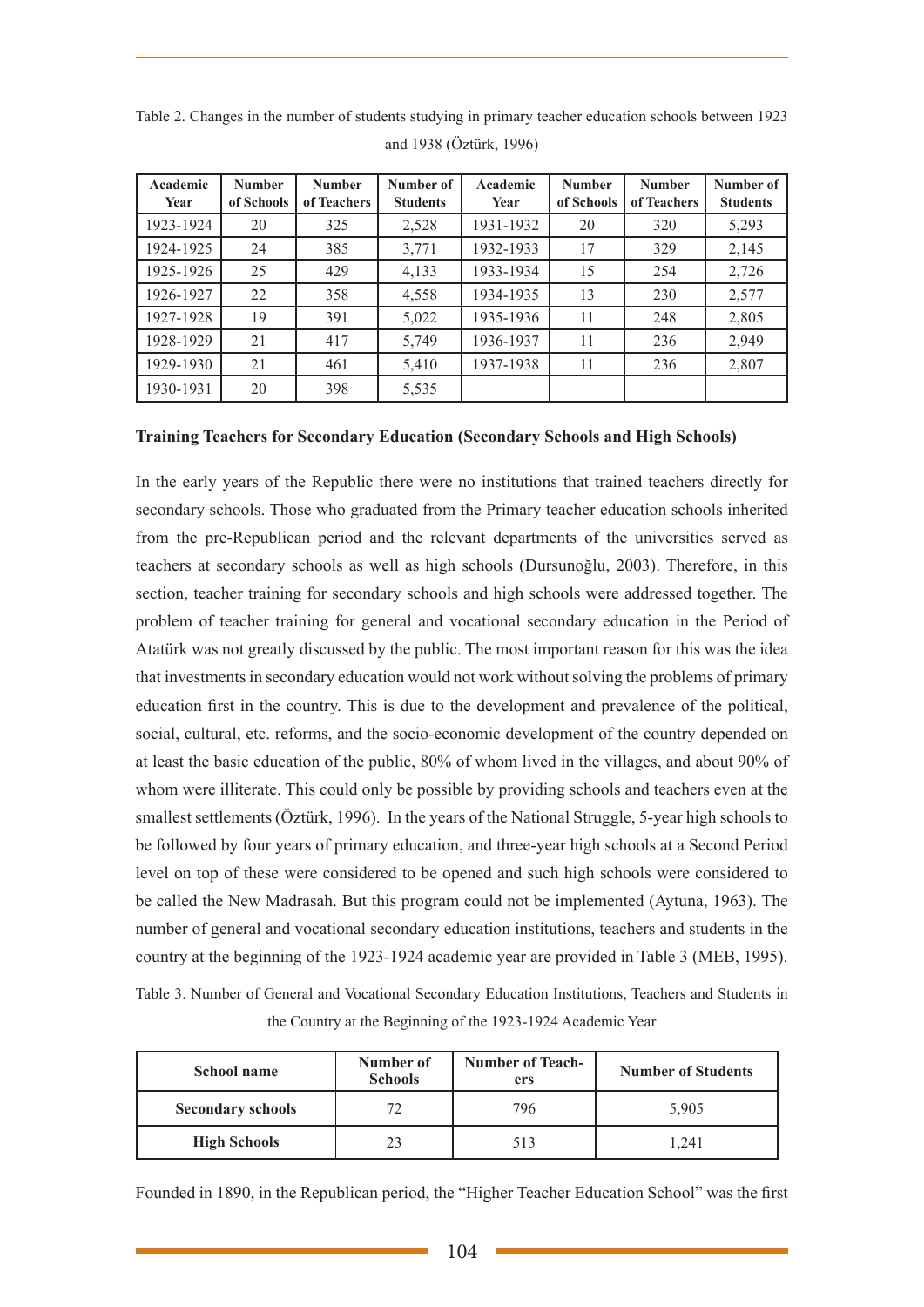of its kind (Bilir, 2011). One of the types of institutions which provided significant contributions for the training of secondary school teachers, and which is a continuation of the Previous Higher Teacher Education School , is the higher teacher education schools. On July 15, 1923, in the First Scientific Committee; the regulations and curriculums of the İstanbul Teacher Education School for Boys and the Teacher Education School for Girls was determined and it was decided that the students of the Higher Teacher Education Schools would be provided with professional information and the name "Sultani" would be changed to "high school", and topics such as the division of high schools into two stages as those with one period and two periods were addressed. It was pointed out that the number of secondary education institutions rapidly increased from 55 before 1923 to 74 (MEB, 1995; Dönmez, 2005).

The topics of opening institutions that train teachers for secondary schools include, providing vocational training for the students of Higher Teacher Education Schools as well, their implementation of the knowledge that they gained and hence the professionalization of teaching, and the teachers' improvement of their knowledge through training courses to be opened in holidays were addressed in the government program that was read in the Grand National Assembly of Turkey on August 14, 1923. This was immediately followed by the enactment of the Law No. 439 on Secondary Education Teachers dated March 13, 1924 in relation to the sources and methods to procure secondary education teachers (MEB, 1995; Bilir, 2011). In the Law on Secondary Education Teachers; teaching was considered as a profession with independent classes and grades, responsible for the duty of education among the public services of the state (Öztürk, 1996). The madrasahs were closed through Law No. 430 on the Unification of Education which entered into force on March 3, 1924, and in turn, the establishment of a secular and national education system was envisaged. The new structure and characteristics of the Turkish Educational Organization were defined through the "Law No.789 on Educational Organization" dated March 22, 1926. The law defined teaching as a profession that takes on the duty of education among the general services of the state and separates education into independent classes and grades (MEB, 1995).

The higher section of the İstanbul Teacher Education School for Boys attempted to be connected to the University and turned into a Higher Teacher Education School in line with the decisions taken by the Second Scientific Committee that convened on April 23, 1924. However, the opening of the school was delayed since adequate funding could not be procured. Due to these delays, the Higher Teacher Education School was opened for service at the beginning of the 1924-1925 academic year. The higher teacher education school was admitting part of the university students by exam, and providing an education for them on behalf of the state. The students were taking the courses related to their specialization areas at the faculties of literature and science, and were also taking a number of courses that provided pedagogical formation at school. However, the İstanbul Higher Teacher Education School was very inadequate in terms of the number of students (Öztürk, 1996; Kavcar, 2002; Akyüz, 2007). In 1924, the ministry, which included the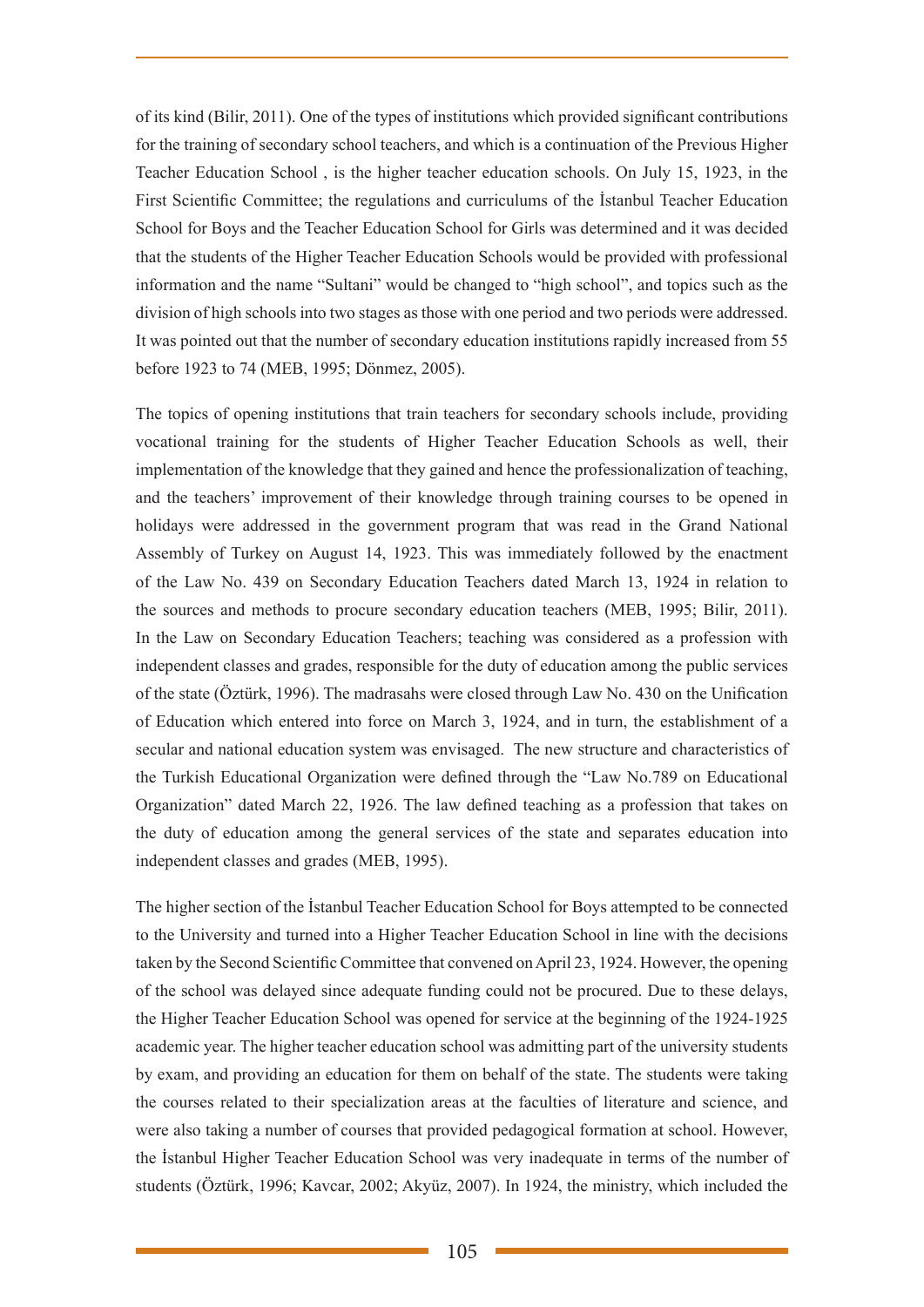secondary military schools as well in its organization, convened a scientific committee again to solve the problem of schools and curriculums. In this meeting, the topics of the reduction of the duration of high schools from twelve to eleven years, the organization of high schools for girls in full classes as in high schools for boys, the degrees of schools, textbooks, curriculum programs, etc. were addressed.

The decisions of the Second Scientific Committee can be summarized as follows:

1. The duration of the high school education shall become six years

2. High schools with one period shall be transformed into secondary schools and these shall be considered as a single learning unit

3. Secondary schools and high schools shall become separate schools, each with a duration of three years

4. On September 1, 1924, high schools with one period shall be called "Middle Schools"

5. Courses in high schools shall be 30 hours per week.

6. The education in high schools shall be free of charge, but for now, some money shall be taken from the rich

7. Textbooks of secondary and primary schools shall be printed through a contest procedure (Ergin, 1977;Dönmez, 2005).

In 1925, a group of students were sent to Europe to be trained as teachers. In addition, 33 teachers from western countries were invited to Turkey and they served at the University, Ankara, Galatasaray and İzmir high schools, Ankara Teacher Education School, Physical Education and Music Teacher Education schools and the Teacher Education Schools for Boys and Girls. A statement about salary increases to be paid to teachers who would go to serve at the eastern provinces based on the Law on Secondary Education Teachers was also published in 1925. According to this statement, secondary school teachers who were appointed to serve in the eastern provinces but who weren't born in those provinces would have "high salary payments" which would include a raise in the amount of half of the total payment. A significant step was taken with this declaration to ensure the balance between the regions in education (Öztürk, 1996). The Third Scientific Committee on Secondary Education convened at the beginning of 1926 under the chairmanship of the Minister of Education Mr. Necati and some important decisions were taken on secondary education. These decisions were as follows;

1. The number of high schools shall be raised at specific centers and they shall be reinforced

2. The number of teacher education schools shall be raised and they shall be reinforced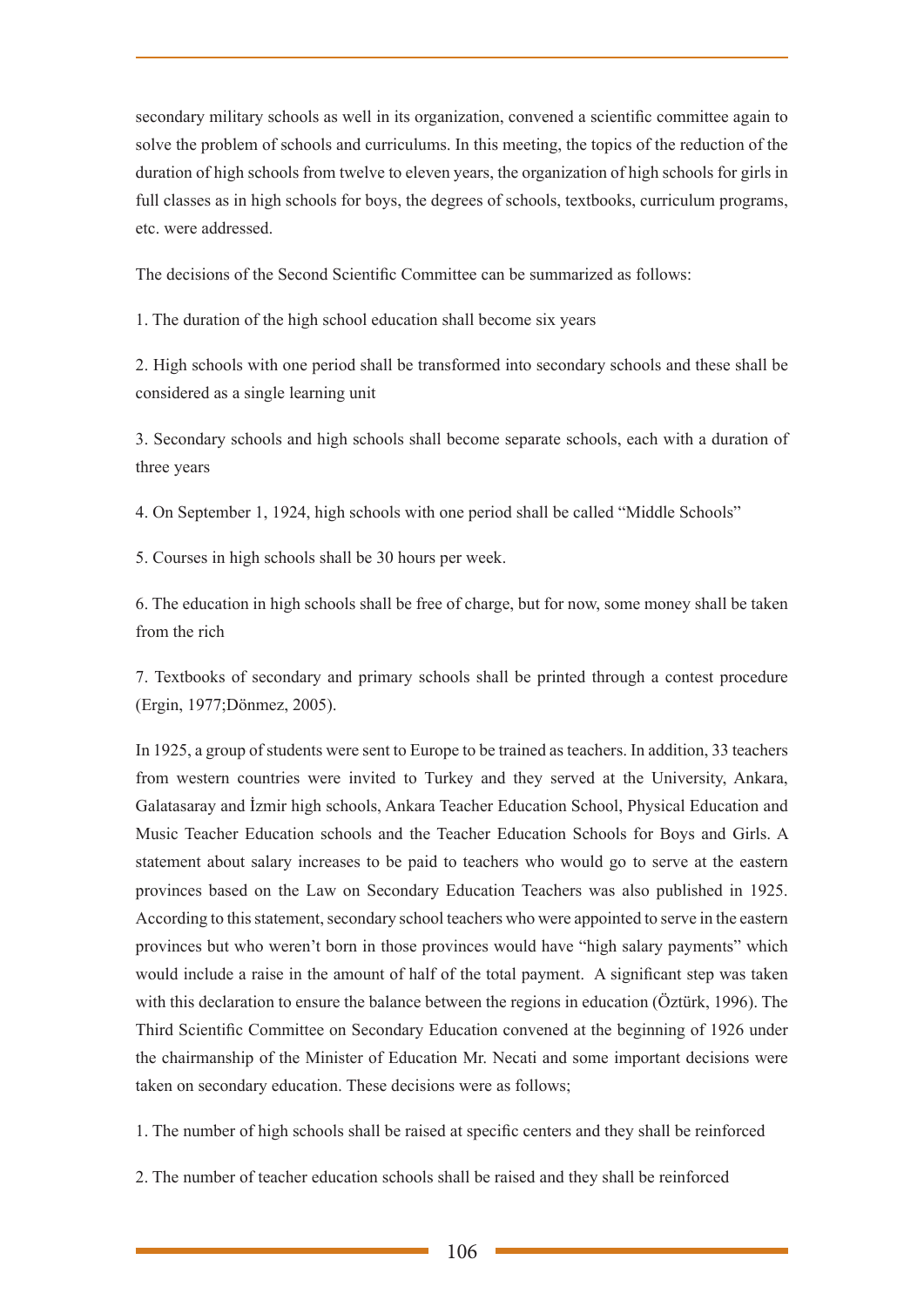- 3. The number of vocational schools shall be raised and they shall be reinforced
- 4. Non-boarding secondary schools shall be converted to coed schools (Dönmez, 2005).

Since there were no music teachers at some secondary schools, music lessons were completely removed or they were taught by "teachers involved in Turkish music". For this reason, in 1924, the Ministry of Education opened the Music Teacher Education School with the budget accepted by the TBMM for the second half of 1924. In 1925, the Ministry of Education continued to work in the area of training branch teachers and decided to establish a Physical Education Teacher Education School in İstanbul. Three professors of physical education from Sweden were invited to Turkey for school and equipment from Germany was imported. This school started its classes on November 1, 1926, and trained 211 physical education teachers until 1930, operating until the commencement of the construction of the Ankara Higher Physical Education Teacher Education School. In addition, in 1926, training courses were opened in Ankara to allow teachers and inspectors to learn new methods and gain new skills and in Istanbul to train art teachers (Abazoğlu, Yıldırım, & Yıldızhan, 2016; Öztürk, 1996).)

Teacher Education Schools, whose names would later be changed as Education Institutes, were opened in cities such as Ankara, İzmir and İstanbul as of 1926 to meet the needs of teachers in the secondary education level. One of these institutions is the Gazi Secondary Teacher Education School and Education Institute. Opened in Konya in the 1926-1927 academic year, this school was transferred to Ankara with the addition of a Pedagogy Department one year later and its Turkish department produced its first graduates in June 1928. In the 1928-1929 academic year, History-Geography, Mathematics, Physics and Natural Sciences branches were added to the school branches. The school moved to the present-day building of the Gazi Faculty of Education in the 1929-1930 academic year, and was renamed the "Gazi Secondary Teacher Education School and the Education Institute. At the beginning of the 1932-1933 academic year, the branches of Physical Education, Art and Craftwork were opened. In this academic year, the duration of education in branches other than the ones above was extended to four years, two of which were preparatory. In 1934-1935, the preparatory classes were removed and the study period of Pedagogy, Literature, Mathematics and Natural Sciences branches was reduced to two years. The study period of the Physical Education and Art branches remained as three years. In 1938, a Music Branch with a duration of three years was opened. This established institution has trained tens of thousands of branch teachers for secondary schools and high schools. Since primary school inspectors and shop class teachers for teacher education schools were trained in the Pedagogical Department of this school, application studies related to the teaching of primary school classes and shop classes of teacher education schools were also conducted and included in the curriculum (Kavcar, 2002; Akdemir, 2013; Öztürk, 1996; Okçabol; 2005).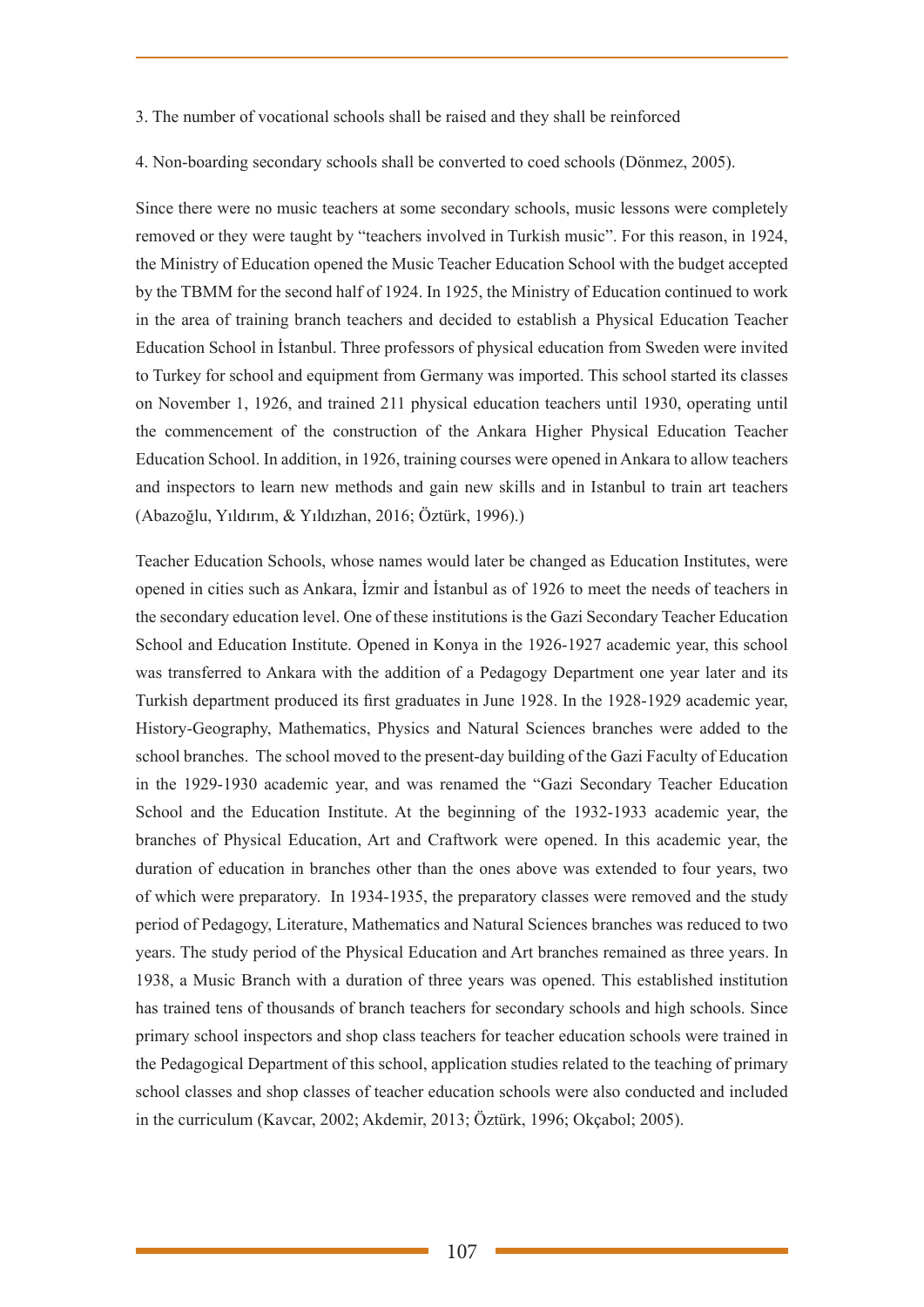|                          | History-<br>Literature<br>Geography<br><b>Branch</b> |                |                | Natural<br>Sciences |                |                | Mathematics<br><b>Branch</b> |                              |                |                |                |                |
|--------------------------|------------------------------------------------------|----------------|----------------|---------------------|----------------|----------------|------------------------------|------------------------------|----------------|----------------|----------------|----------------|
| Courses                  | <b>Branch</b>                                        |                |                |                     |                | <b>Branch</b>  |                              |                              |                |                |                |                |
|                          | Semester                                             |                | Semester       |                     | Semester       |                | Semester                     |                              |                |                |                |                |
|                          | I                                                    | $\mathbf{I}$   | III            | I                   | $\mathbf{I}$   | III            | T                            | $\mathbf{I}$                 | III            | I              | $\mathbf{I}$   | III            |
| History                  | $\overline{3}$                                       | $\overline{3}$ | $\overline{3}$ | $\overline{3}$      | $\overline{a}$ | $\overline{a}$ | $\overline{a}$               | $\overline{a}$               | $\frac{1}{2}$  | $\overline{a}$ | $\overline{a}$ | $\overline{a}$ |
| Turkish history          | $\overline{3}$                                       | $\overline{3}$ | $\overline{3}$ | $\overline{3}$      | $\overline{3}$ | $\overline{3}$ | $\overline{a}$               | $\overline{a}$               | $\overline{a}$ | $\overline{a}$ | $\overline{a}$ | $\overline{a}$ |
| Art History              | $\overline{a}$                                       | $\mathbf{1}$   | $\mathbf{1}$   | $\overline{a}$      | $\mathbf{1}$   | $\mathbf{1}$   | $\overline{a}$               | $\overline{a}$               | $\frac{1}{2}$  | $\overline{a}$ | $\overline{a}$ | $\overline{a}$ |
| Geography                | $\overline{3}$                                       | $\overline{3}$ | $\overline{3}$ | $\overline{a}$      | $\overline{a}$ | $\overline{a}$ | $\overline{a}$               | $\overline{a}$               | $\overline{a}$ | $\overline{a}$ | $\overline{a}$ | $\overline{a}$ |
| Sociology                | $\overline{a}$                                       | $\mathbf{1}$   | $\mathbf{1}$   | $\overline{a}$      | $\mathbf{1}$   | 1              | $\overline{a}$               | $\overline{a}$               | $\overline{a}$ | $\overline{a}$ | $\overline{a}$ | $\overline{a}$ |
| Turkish-Literature       | $\overline{a}$                                       | $\blacksquare$ | $\overline{a}$ | 5                   | 5              | 5              | $\overline{a}$               | $\qquad \qquad \blacksquare$ | $\overline{a}$ | $\overline{a}$ | $\overline{a}$ | $\overline{a}$ |
| Western Literature       | $\overline{a}$                                       | $\overline{a}$ | $\overline{a}$ | $\overline{a}$      | $\overline{2}$ | $\overline{2}$ | $\overline{a}$               | $\overline{a}$               | $\overline{a}$ | $\overline{a}$ | $\overline{a}$ | $\overline{a}$ |
| Physics                  | $\overline{a}$                                       | $\overline{a}$ | $\overline{a}$ | $\overline{a}$      | $\overline{a}$ | $\overline{a}$ | $\overline{3}$               | $\overline{3}$               | $\overline{4}$ | $\overline{3}$ | $\overline{3}$ | $\overline{4}$ |
| Chemistry                | $\overline{a}$                                       | $\overline{a}$ | $\overline{a}$ | $\overline{a}$      | $\overline{a}$ | $\overline{a}$ | $\overline{3}$               | $\overline{4}$               | $\overline{3}$ | $\overline{a}$ | $\overline{a}$ | $\overline{a}$ |
| <b>Botany</b>            | $\overline{a}$                                       | $\overline{a}$ | $\overline{a}$ | $\overline{a}$      | $\overline{a}$ | $\overline{a}$ | $\overline{2}$               | $\overline{2}$               | $\overline{a}$ | $\overline{a}$ | $\overline{a}$ | $\overline{a}$ |
| Zoology                  | $\overline{a}$                                       | $\blacksquare$ | $\overline{a}$ | $\overline{a}$      | $\overline{a}$ | $\overline{a}$ | $\blacksquare$               | $\overline{2}$               | $\overline{2}$ | $\overline{a}$ | $\overline{a}$ | $\overline{a}$ |
| Geology                  | $\overline{a}$                                       | $\overline{a}$ | 1              | $\overline{a}$      | $\overline{a}$ | $\overline{a}$ | $\overline{a}$               | $\overline{a}$               | $\overline{2}$ | $\overline{a}$ | $\overline{a}$ | $\overline{a}$ |
| Mathematics              | $\overline{\phantom{0}}$                             | $\overline{a}$ | $\overline{a}$ | $\overline{a}$      | $\overline{a}$ | $\overline{a}$ | $3-$                         | $\overline{a}$               | $\overline{a}$ | 6              | 6              | 6              |
| <b>Trade Calculation</b> | $\overline{a}$                                       | $\overline{a}$ | $\overline{a}$ | $\overline{a}$      | $\overline{a}$ | $\overline{a}$ | $\overline{a}$               | $\overline{a}$               | $\overline{a}$ | $\mathbf{1}$   | 1              | $\mathbf{1}$   |
| Astronomy                | $\overline{a}$                                       | $\overline{a}$ | 1              | $\overline{a}$      | $\overline{a}$ | 1              | $\overline{a}$               | $\overline{a}$               | 1              | $\overline{a}$ | $\overline{a}$ | $\mathbf{1}$   |
| Pedagogy                 | $\overline{4}$                                       | 5              | 6              | $\overline{4}$      | 5              | 6              | $\overline{4}$               | 5                            | 6              | $\overline{4}$ | 5              | 6              |
| Community Health         | $\mathbf{1}$                                         | $\sim$         | $\overline{a}$ | $1-$                | $\overline{a}$ | $\overline{a}$ | $\mathbf{1}$                 | $\overline{a}$               | $\overline{a}$ | $1-$           | $\overline{a}$ | $\overline{a}$ |
| Foreign Languages        | 6                                                    | 6              | 6              | 6                   | 6              | 6              | 6                            | 6                            | 6              | 6              | 6              | 6              |
| Painting                 | $\overline{2}$                                       | $\overline{2}$ | 1              | 1                   | $\mathbf{1}$   | 1              | $\overline{2}$               | $\overline{2}$               | 1              | $\mathbf{1}$   | $\mathbf{1}$   | $\mathbf{1}$   |
| Craftwork                | $\overline{2}$                                       | $\overline{2}$ | 1              | 1                   | $\mathbf{1}$   | $\mathbf{1}$   | $\overline{2}$               | $\overline{2}$               | $\mathbf{1}$   | $\mathbf{1}$   | 1              | $\mathbf{1}$   |
| <b>Music Sciences</b>    | $\mathbf{1}$                                         | $\mathbf{1}$   | $\mathbf{1}$   | 1                   | $\mathbf{1}$   | 1              | 1                            | 1                            | 1              | $\mathbf{1}$   | $\mathbf{1}$   | 1              |
| Gymnastics               | $\mathbf{1}$                                         | 1              | 1              | 1                   | $\mathbf{1}$   | $\mathbf{1}$   | 1                            | $\mathbf{1}$                 | 1              | $\mathbf{1}$   | $\mathbf{1}$   | $\mathbf{1}$   |
| <b>Total</b>             | 26                                                   | 28             | 29             | 26                  | 27             | 29             | 28                           | 28                           | 28             | 25             | 25             | 28             |

Table 4. The Weekly Course Schedule of the "Shop classes" of the Gazi Secondary Teacher Education School and Education in 1931 (Öztürk, 1996).

In the period of Atatürk, the Ministry of Education decided to take advantage of the existing primary school teachers due to the need for teachers in secondary education. An examination was held for successful teachers with a track record of performance for two to three years, selected from graduates of the primary teacher education schools with 4, 5 and 6 classes, those who succeeded were granted a "Certificate for the Ability to Work", and were appointed as high school teachers after receiving training. Through this exam, 172 people earned the right to attend the training course in 1936, and in 1937, 18 primary school teachers earned the right to directly become secondary school teachers, while 148 candidates earned the right to attend the course. In 1936, expedited courses with a duration of 12 months were opened to train teachers for secondary schools in a short period of time, and this practice lasted until 1939 (Abazoğlu, Yıldırım & Yıldızhan, 2016; Öztürk, 1996;)

Vocational training was conducted through the apprenticeship system until the 19th century in the Turkish society as in other societies. It is observed that some schools in the areas of home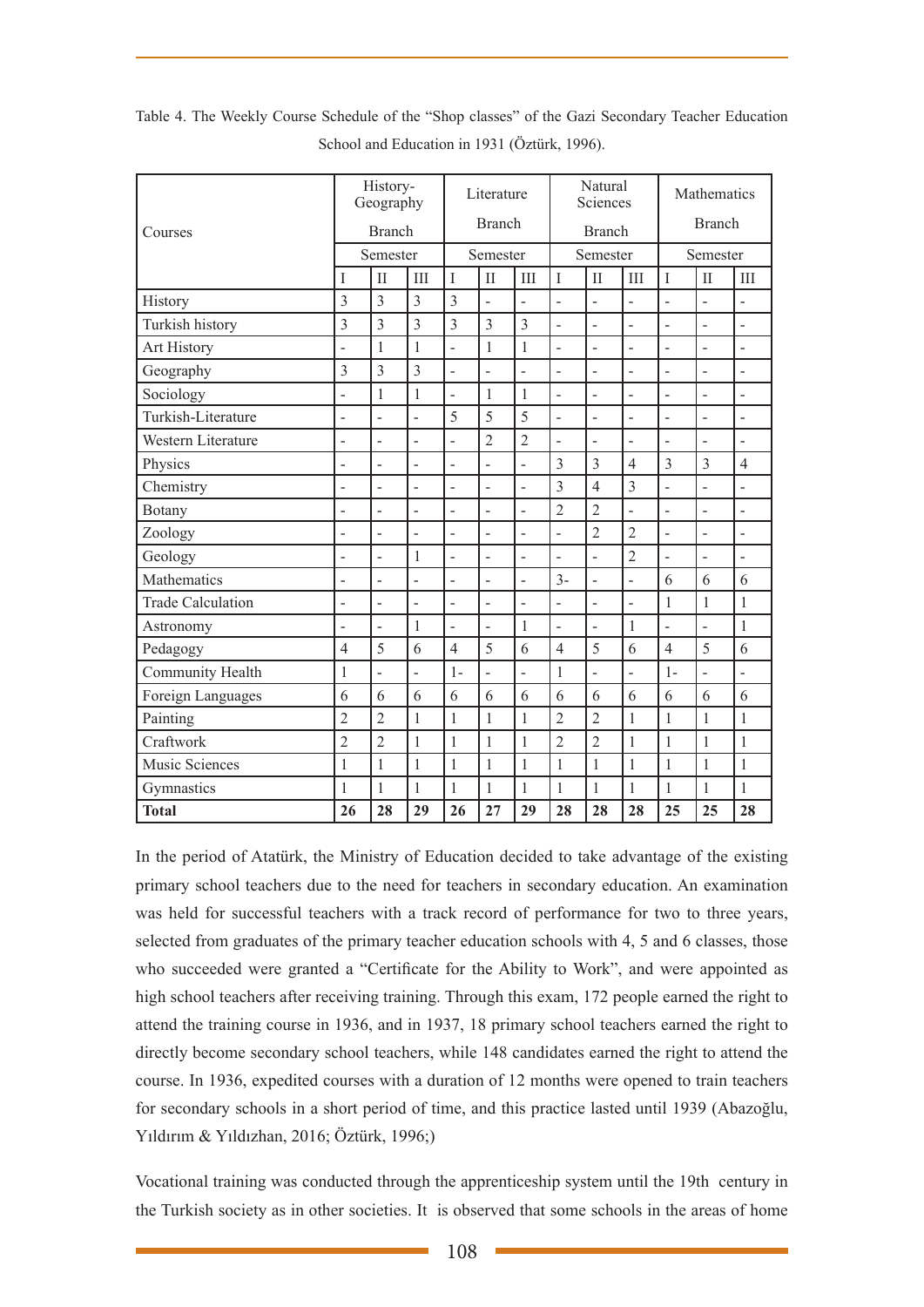economy, trade and agriculture were opened in the second half of the 19th century. In 1861, an art school was opened in Niş. Then, in 1868, the İstanbul Sultanahmet Art School was built. The state began to deal with the state of vocational and technical education with the establishment of the Republic and the problems arising from the lack of technical knowledge and skills in World War I and the independence wars as well as the development of new capabilities in individuals for economic and social progress attracted attention on the vocational education. In the Republican Era, and the attempts for training vocational and technical teachers were in the form of sending students abroad. In 1927, the Ministry of Education decided to send students abroad to meet the teacher requirements of the vocational schools. The required qualifications for students to be sent to Europe and the areas in which teachers were intended to be educated were determined by the decision no. 37 of the Board of Education, dated 27.06.1928. These qualifications are provided in Table 5. The Ministry of Education's policy of training vocational and technical teachers by sending students to the Europe did not yield successful results. Consultants of vocational education such as A. Köhne and O. Buyse were brought from abroad in 1927, and while vocational schools were connected to the MEB in 1927-1928, the "industrial schools for girls" were transformed into Institutes for Girls. In 1933, a General Directorate of Vocational and Technical Secondary Education was established in the Ministry of Education. The qualifications and salary status of the teachers of Vocational and Technical Education schools were defined by provisions in 1936 through the law no. 3007 (Aytuna, 1963; Öztürk, 1996; MEB, 1995; Okçabol; 2005).

| Gender      | <b>Required qualifications</b>                                                         | Number of areas to be trained in                                                        |
|-------------|----------------------------------------------------------------------------------------|-----------------------------------------------------------------------------------------|
| Female      | To be a graduate of an Art School for Girls<br>or a Teacher Education School for Girls | Fashion (2), Laundry (2), Embroidery (2), Tai-<br>loring (2), Home Management (4)       |
|             | To be a secondary school graduate                                                      | Hotel industry (2), Fur farming (2), Saddlery<br>$(1)$ , Pastry $(1)$ , Tailoring $(2)$ |
| <b>Male</b> | To be a graduate of an Art School                                                      | Brushes and Brooms (2), jewelry (1)                                                     |
|             | To be a graduate of an Agricultural School                                             | Dairy Industry (2), Canned Food (2)                                                     |
|             | To be a Graduate or Student of a Fine Arts<br>School                                   | Household industry decorating (2), Ceramics<br>$(2)$ , Bookbinding $(1)$                |

Table 5. Required qualifications for students to be sent to Europe and information on the areas in which teachers are to be trained

## **Conclusion**

The policy of teacher training in the period of Atatürk was based on the principle of reshaping the practices of teacher training inherited from the Ottoman Empire with the principles of republicanism, nationalism and secularism *introduced* by the new regime. This policy was generally successful, and the new teachers were trained as idealistic Republicans. However, the same level of success was not achieved in terms of quantity. The most important reason for this was the limited and insufficient training budgets.

The alphabet reform in the Period of Atatürk forced the state to focus all its efforts on primary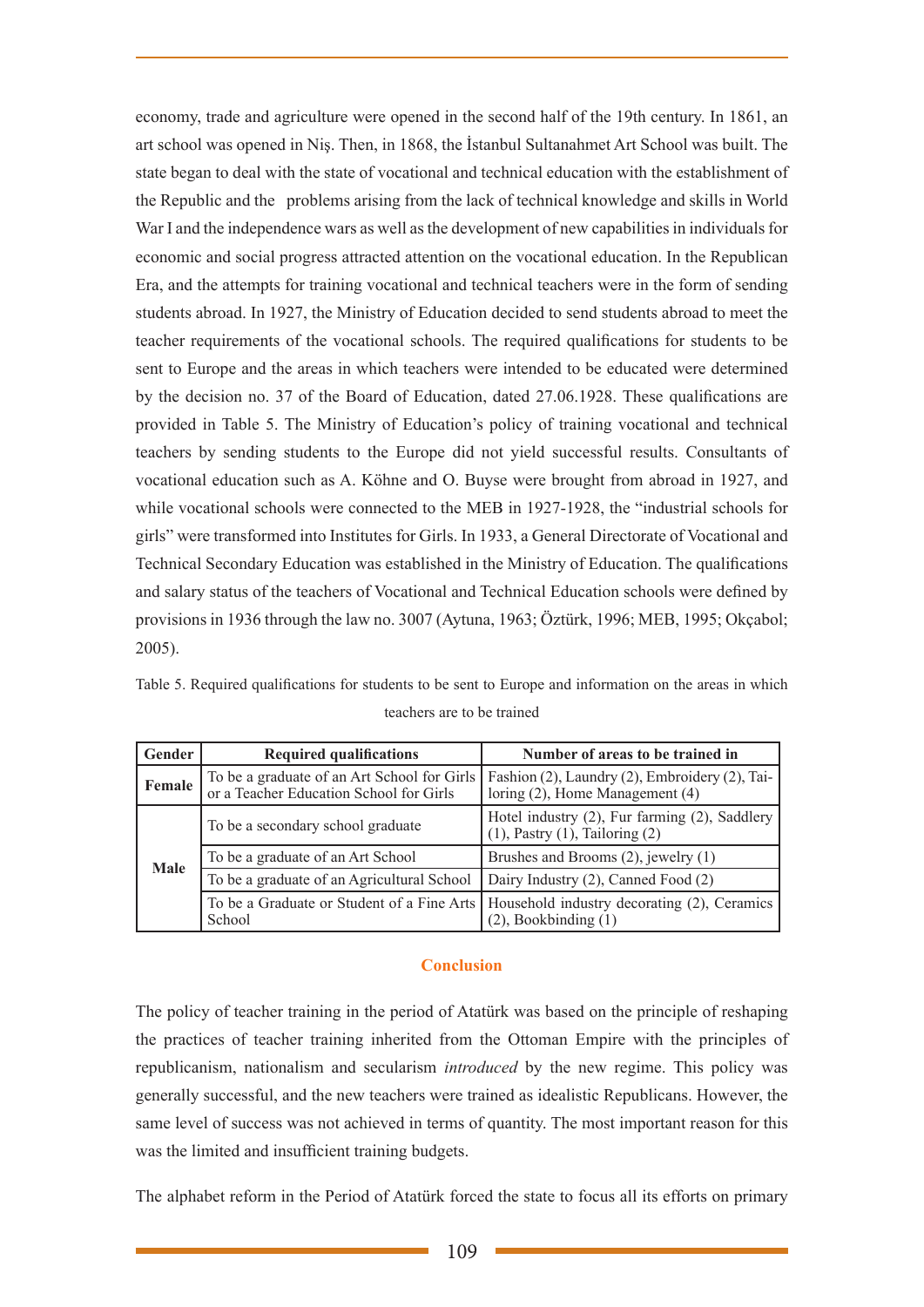education. The focus was on the education of each and every Turkish citizen in reading and writing, and national schools were opened for this purpose. Therefore, a sufficient level of investment could not be made in the pre-schools. Teachers from abroad were brought to the opened pre-schools and students were sent abroad to be trained as teachers for these schools. The job of training teachers for primary schools which constitute the first level of the basic education has been one of the main problems of education in the Republic period. Primary education was made compulsory for all Turkish citizens and the state schools became free of charge through "the law on the unity of education" issued in 1924 and the Constitution of the Republic of Turkey, which required the state to take thorough and comprehensive measures in training primary school teachers. Primary Teacher Education Schools for Villages were opened for training primary school teachers to meet the requirements of villagers who make up a large majority of the population.

The problem of teacher training for general and vocational secondary education in the Period of Atatürk was not greatly discussed in the public arena. The most important reason for this was the idea that investments in secondary education would not work without solving the problems of primary education first in the country. The vocational training and practice of pre-service teachers were prioritized in training teachers for secondary education institutions, and hence the professionalization of teaching was enabled. One of the most important institutions opened in the period of Atatürk to meet the teacher requirements at the level of secondary education is the Gazi Secondary Teacher Education School and Education Institute. This institution has trained teachers in many branches. In the Republican Era, and the attempts for training vocational and technical teachers were in the form of sending students abroad. One of the most important problems in the field of teacher training between the years of 1923 and 1938 is the occurrence of constant changes and a lack of stability as a result. The change of the curricular programs of just the primary teacher education schools for four times between 1924 and 1938 is the clearest sign of this. During the years of the national struggle, it was proposed that teacher education schools are saved from financial crisis by being included in the general budget and a small number of large and modern schools are opened instead of a large number of unqualified schools.

## **References**

- Abazoğlu, İ., Yıldırım, O., & Yıldızhan, Y. (2016). Geçmişten günümüze türk eğitim sisteminde öğretmen yetiştirme. *Uluslararası Türk Eğitim Bilimleri Dergisi*, 2016(6), 143-160.
- Akdemi̇r, A. S. (2013). Türkiye'de öğretmen Yetiştirme Programlarının Tarihçesi Ve Sorunları. Electronic Turkish Studies, 8(12), 15-28.
- Akman, Ö., & Patoğlu, E. B. (2016). Ortaokul sosyal bilgiler ders kitaplarında yer alan ihtilaflı konuların incelenmesi: İçerik analizi çalışması. *Eğitim, Bilim ve Teknoloji Araştırmaları Dergisi*, *1*(1), 77-93.
- Akman, Ö. (2016). Study of Self-Efficacy Perceptions of Social Studies Teacher Candidates on Educational Internet Usage. *Educational Research and Reviews*, *11*(8), 630-634.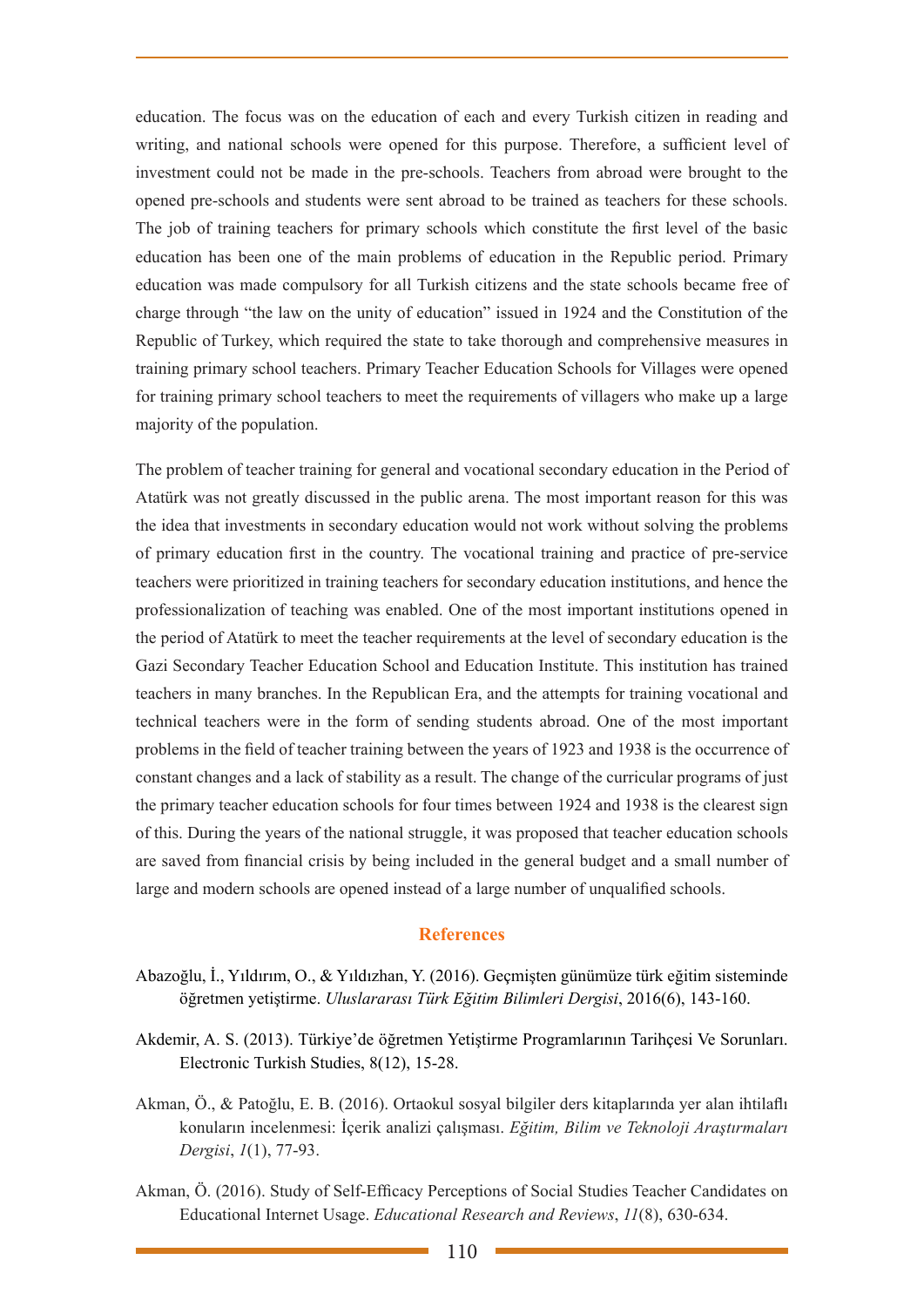- Akyüz, Y. (2006). Türkiye'de Öğretmen Yetiştirmenin 160. Yılında Darülmuallimîn'in İlk Yıllarına Toplu ve Yeni Bir Bakış: A New and Overall View to the First Years of Darülmuallimîn (Teacher Training College) in the *1. Osmanlı Tarihi Araştırma ve Uygulama Merkezi Dergisi OTAM*, 20(20), 017-058.
- Akyüz, Y. (2008). Türkiye"de öğretmen yetiştirmenin 160. yılında Darülmuallîm"in ilk yıllarına toplu ve yeni bir bakıĢ, *OTAM,* sayı: 20, (17–58), http://dergiler.ankara.edu.tr/ dergiler/19/1335/15452.pdf (07.04.2015).
- Akyüz, Y. (2011). Osmanlı döneminden cumhuriyete geçilirken eğitim-öğretim alanında yaşanan dönüşümler. *Pegem Eğitim ve Öğretim Dergisi*, 1(2), 9-22.
- Aras, S., & Sözen, S. (2012). Türkiye, Finlandiya ve Güney Kore'de Öğretmen Yetiştirme Programlarının İncelenmesi. X. Ulusal Fen Bilimleri ve Matematik Eğitimi Kongresi. Niğde: Niğde Üniversitesi.
- Aydın, R. & Şahin, H. & Topal, T. (2008). Türkiye'de İlköğretime Sınıf Öğretmeni Yetiştirmede Nitelik Arayışları. *Türkiye Sosyal Araştırmalar Dergisi*, 12(2), 119-142.
- Aytuna, H. A. (1963). Orta Dereceli Okullarda Öğretmenlik ve Problemleri. Ankara: Milli Eğitim Basımevi.
- Azar, A. (2011). Türkiye'deki öğretmen eğitimi üzerine bir söylem: Nitelik mi, nicelik mi? *Yükseköğretim ve Bilim Dergisi*, 1(1), 36-38.
- Bilir, A. (2011). The historical evolution of teacher training and employment politicies in Turkey. *Egitim Bilimleri Fakultesi Dergisi*, 44(2), 223.
- Binbaşıoğlu, C. (1995). Öğretmen Yetiştirme Açısından Türkiye'de Eğitim Bilimleri Tarihi Üzerine Bir Araştırma. İstanbul: Milli Eğitim Bakanlığı Yayınları.
- Binbaşıoğlu, C. (2005). Türk Eğitim Düşüncesi Tarihi "Araştırmalar". Ankara: Anı Yayıncılık.
- Cücük, E. (2015). Tanzimat'tan Cumhuriyet'e Öğretmen Yetiştiren Kurumlara Giriş Şartları İle Usûllerinin Belirlenmesi Ve Değerlendirilmesi. (Yayımlanmamış Yüksek Lisans Tezi). Gaziantep Üniversitesi Eğitim Bilimleri Enstitüsü. Gaziantep.
- Cücük, E., Bay, E., & Doğan, A. (2017). Tanzimat'tan Cumhuriyet'e Osmanlı'da Öğretmen Yetiştiren Kurumlara Öğrenci Giriş Şartları İle Usullerinin Belirlenmesi ve Değerlendirilmesi (Nizamnâme ve Talimatnâmelere Göre). *Gaziantep University Journal of Social Sciences,* 16(1), 136-161.
- Dönmez, C. (2005). Atatürk ve Cumhuriyet döneminde ortaöğretim. *Selçuk Üniversitesi Sosyal Bilimler Enstitüsü Dergisi,* (14), 255-268.
- Duman, T. (2009). Türkiye'de öğretmen yetiştirme ve sorunları, *Türk Yurdu Dergisi*, 98(262).
- Dursunoğlu, H. (2003). Cumhuriyet Dönemi'nde İlköğretime Öğretmen Yetiştirmenin Tarihi Gelişimi. *Milli Eğitim Dergisi,* 160, 64-74.

Ergin, O. (1977). Türk Maarif Tarihi. İstanbul: Eser Matbaası.